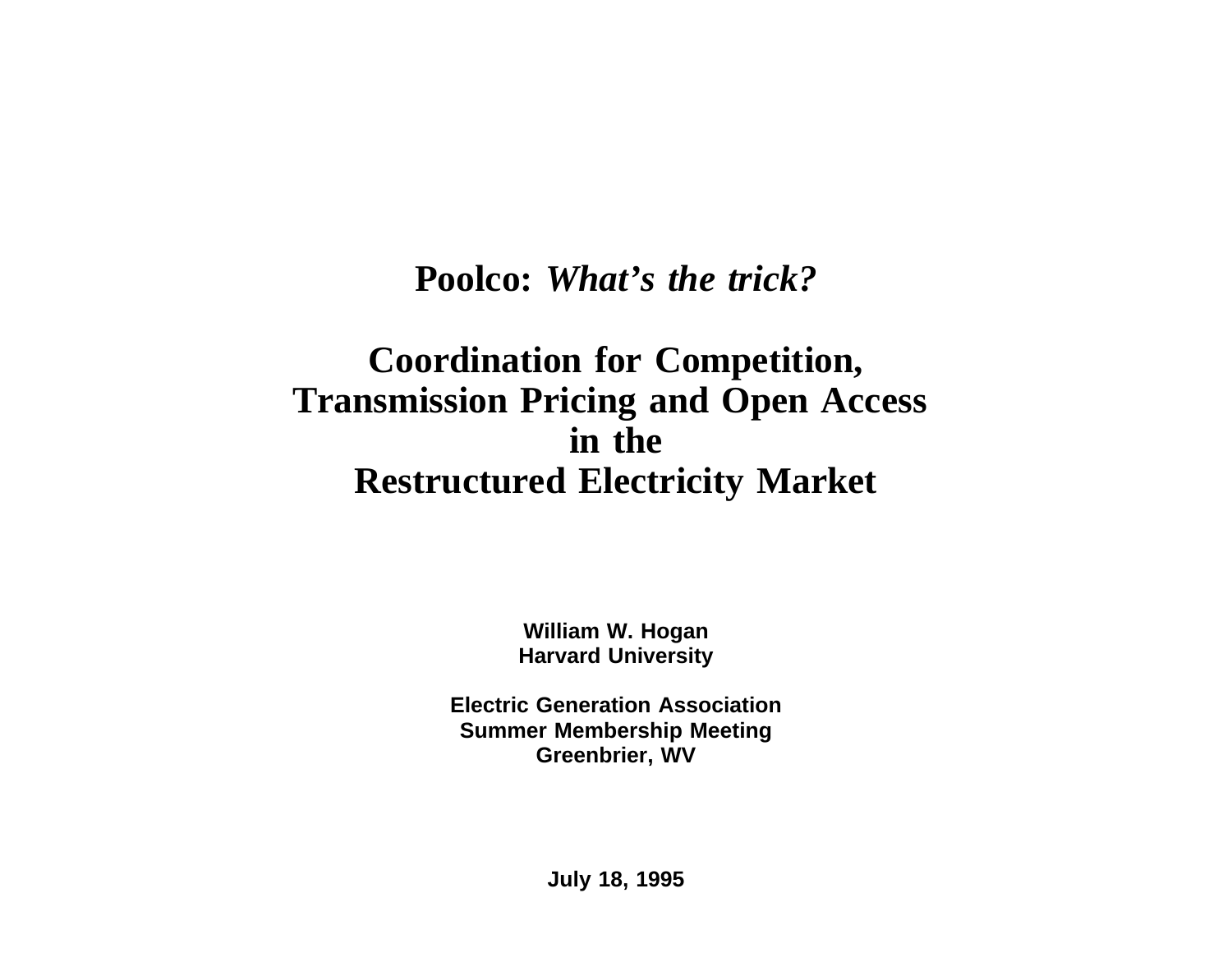Support of competition must be recast within the context of the future of a very different electricity market. A competitive wholesale electricity market is coming as the law of the land (EPAct 92) and the clear policy objective of the Federal Energy Regulatory Commission (FERC).

- **•Open Access.** Virtually anyone will be able to obtain access to essential facilities and participate in the market.
- **• Comparability of Service.** The non-discrimination rules will require comparability of terms and conditions for monopoly provision of services in essential facilities.

We are likely today to underestimate just how different some things may be, and in the transition to the new era there will be many opportunities to revisit and revise the conventional wisdom.

- **• Reliability Will Be Maintained.** When you flip the switch, the lights will come on.
- **• Everything Else Will Change.** For example, by now everyone knows that the old truth of the contract path for transmission was only <sup>a</sup> workable fiction with no relation to reality and which is now collapsing under the pressures of the competitive market. This is only the tip of the iceberg.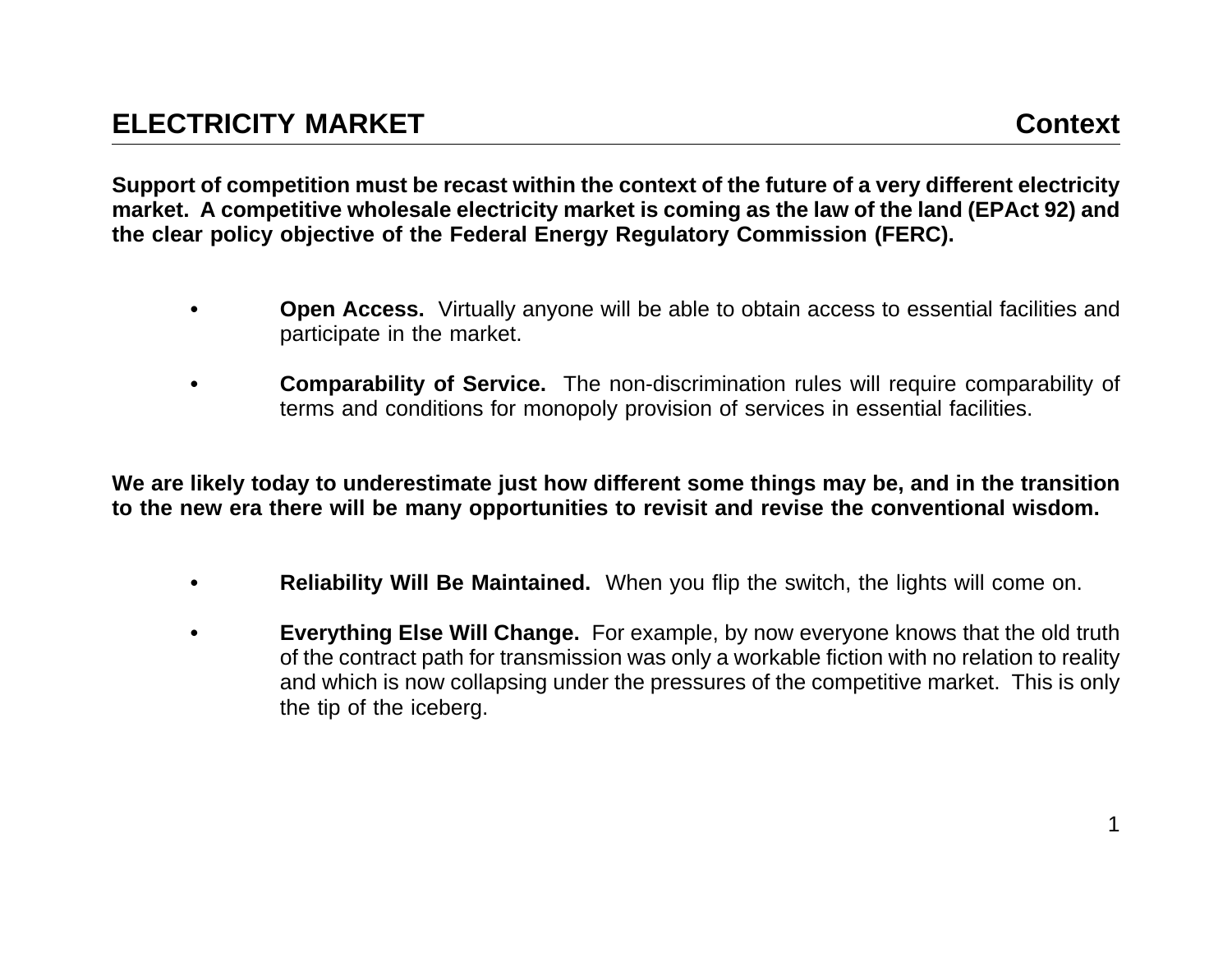#### Many old assumptions and convenient fictions will need to be revisited. A partial list includes:

- **• Energy and Capacity**: The need for separate energy and capacity planning and pricing arises in part from the incentives of cost-of-service regulation. The new incentives of the market may eliminate the practical need for maintaining any distinction.
- **• Generation and Transmission**: Control over flexible generation is required to manage the flow of power and the interactions in the network. In the short run, with economic dispatch in an integrated network, generation and transmission are parts of the same function. Separate pricing of generation dispatch and transmission usage may be as unnecessary as it would be difficult. The pool-based market proposals define an alternative approach that consolidates dispatch and transmission.
- **•Cost-Effective Conservation:** Criteria for evaluating cost-effective conservation investments must change with <sup>a</sup> move to marginal cost pricing that should be inherent in <sup>a</sup> more competitive electricity market. The important market failure created by average-cost pricing will be eliminated and incentives recast.
- **•Portfolio Planning:** Under the closed cost-of-service system, the franchise utility was the only source of diversification and portfolio planning for the long-run. With competition and open access to the essential facilities, the portfolio management function for commodity electricity can move to private markets.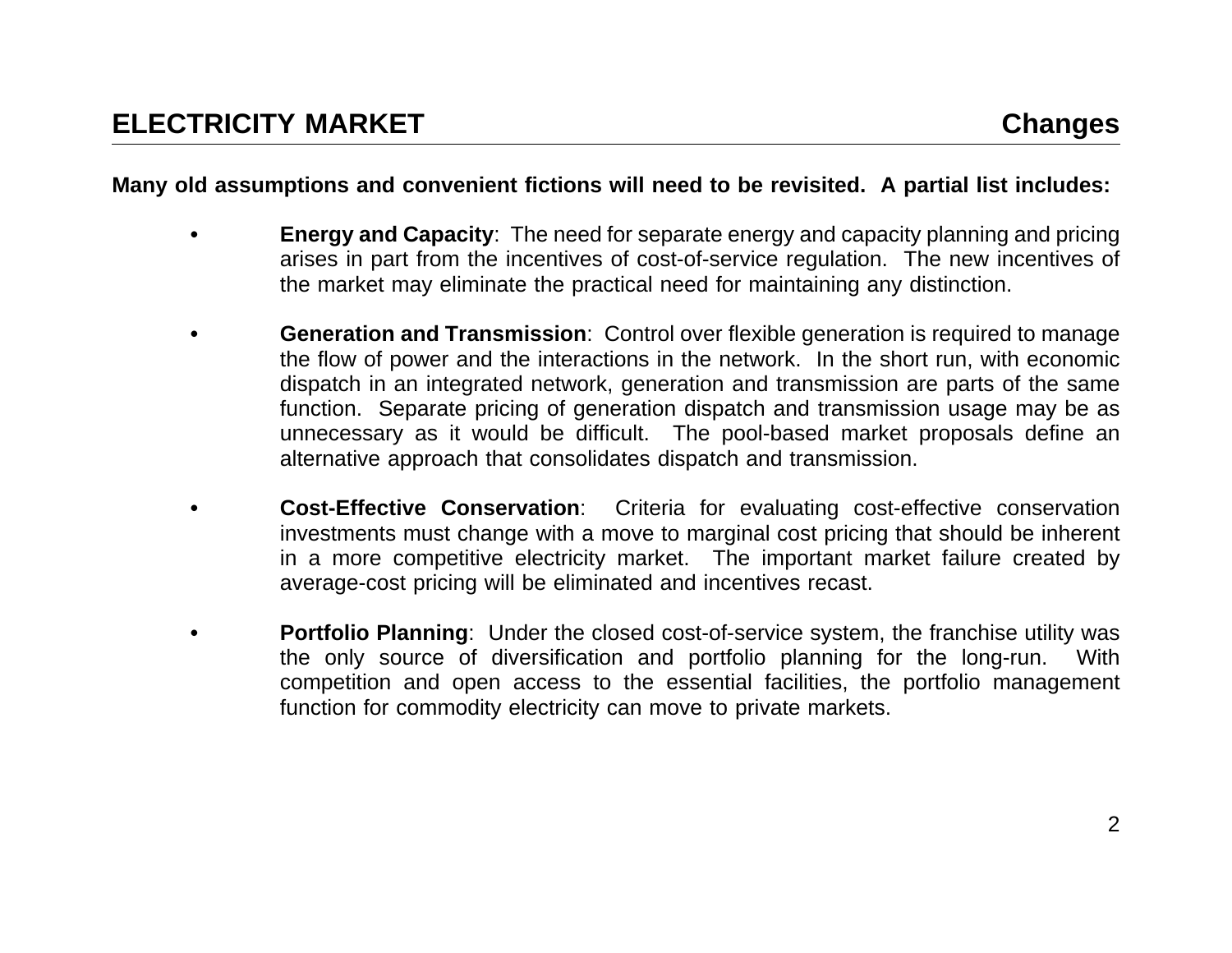- **• Environmental Protection**: Programs to improve environmental performance can be compatible with customer choice. Regulation would shift from restricting customer options to expanding environmental opportunities. Explicit subsidies to environmentally preferred technologies can replace command-and-control procurement directives.
- **• Obligation to Serve**: Cost-based regulation of <sup>a</sup> monopoly creates the need for <sup>a</sup> broad "obligation to serve." Redrawing the boundaries of the monopoly creates both the opportunity and the necessity to recast the obligation to serve to apply only to the monopoly elements. With the residual monopoly of transmission and distribution, the new world calls only for an obligation to deliver the commodity energy that can be purchased in the competitive market.
- **• Market Power**: Market power issues must be addressed in regional generation markets. No simple design can overcome <sup>a</sup> fundamental concentration of market power. The new market model for generation needs to recognize concentrations of ownership and provide mechanisms to prevent monopoly pricing through market dominance. However, the new institutions of the competitive market will create alternatives for regulating generation that can prevent monopoly pricing while preserving competitive pricing, both of which will differ from cost-of-service pricing.

We could add to the list, but the point would be the same. We all must go back to basics in reconsidering many of the assumptions about the most obvious facts of the electricity industry **which may not be facts at all.**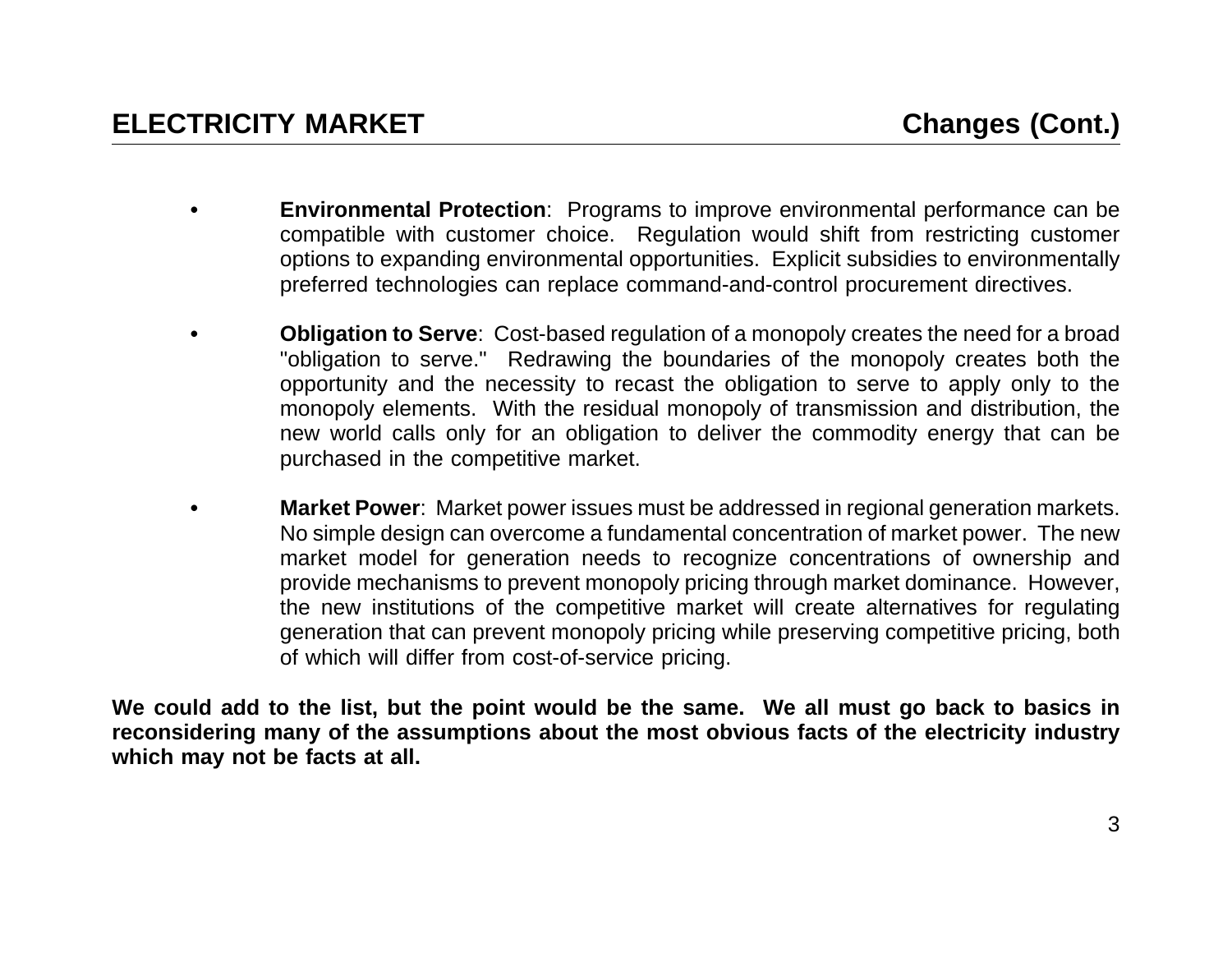An efficient design for an open access electricity market must balance a number of competing **objectives.**

- • **Reliability, Safety and Environmental Excellence.** Engineering limitations on operations must be respected to preserve the stability and security of the electric power grid. Environmental stewardship must be respected.
- •**Open Access.** Commercial functions must facilitate non-discriminatory, comparable open access and support market operations in the competitive sectors. The EPAct requirements and the FERC implementation emphasize the need to obtain market access under terms and conditions that support competition. Everyone should have equal access to and use of essential facilities, particularly transmission, with the rights of ownership limited to compensation consistent with opportunity costs in <sup>a</sup> competitive market. The "golden rule" of comparability is <sup>a</sup> common thread.
- •**Least-Cost Dispatch.** The benefits of least-cost dispatch in achieving efficient use of existing resources should be preserved with appropriate pricing for the various services needed to support the associated power transmission.
- • **Efficient Trading and Investment.** Short-run trading in the market should be economically efficient and compatible with long-run efficient investments and associated contracts.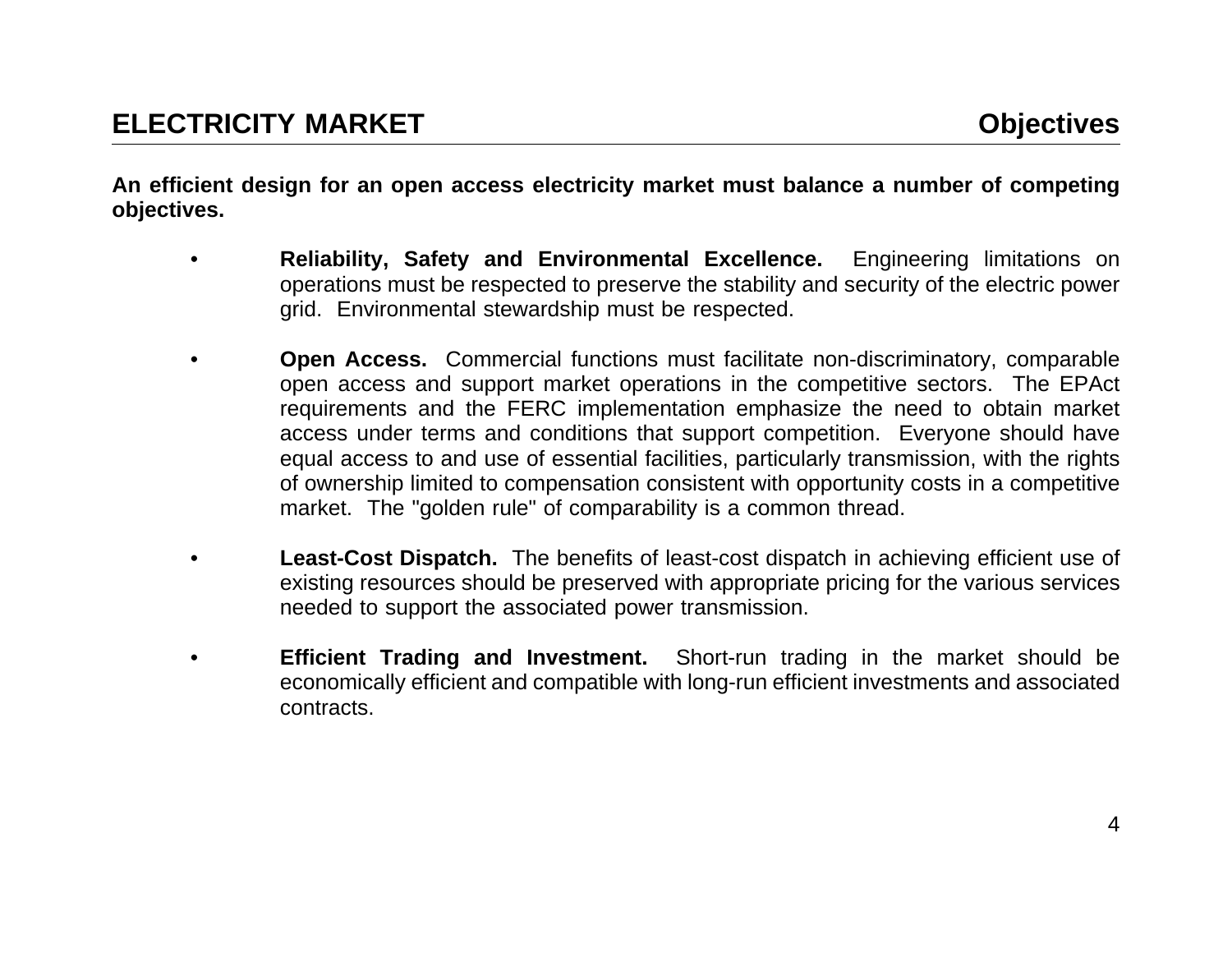- •**Shared Benefits.** Market structure should facilitate extending the benefits of competition to everyone, not just to larger players able to operate easily in the wholesale market.
- • **Distinct Physical and Financial Transactions.** Market institutions and operations should allow for financial transactions that implement flexible bilateral commercial arrangements while separately coordinating the spot market interactions of physical delivery of electricity in the transmission network. This will provide automatic sources of backup power and easier resolution of contract disputes.
- • **Compatibility with Other Public Policy Goals.** Objectives that are not met through the operation of the market--such as protecting the environment, low income assistance, industrial development--should to the extent possible be supported through rules that are neutral towards other market choices.
- • **Revenue Adequacy.** The pricing framework should accommodate recovery of legitimate costs incurred in providing the electricity system and supporting public policy goals.
- • **Consistent Federal and State Regulation.** Pricing and access rules for the regulated monopoly essential facilities should be consistent between federal and state jurisdictions.
- • **Practicality.** Transition steps should reflect and respect the jurisdictional responsibilities for the regulated elements of the system. Workable approximations should be available and robust.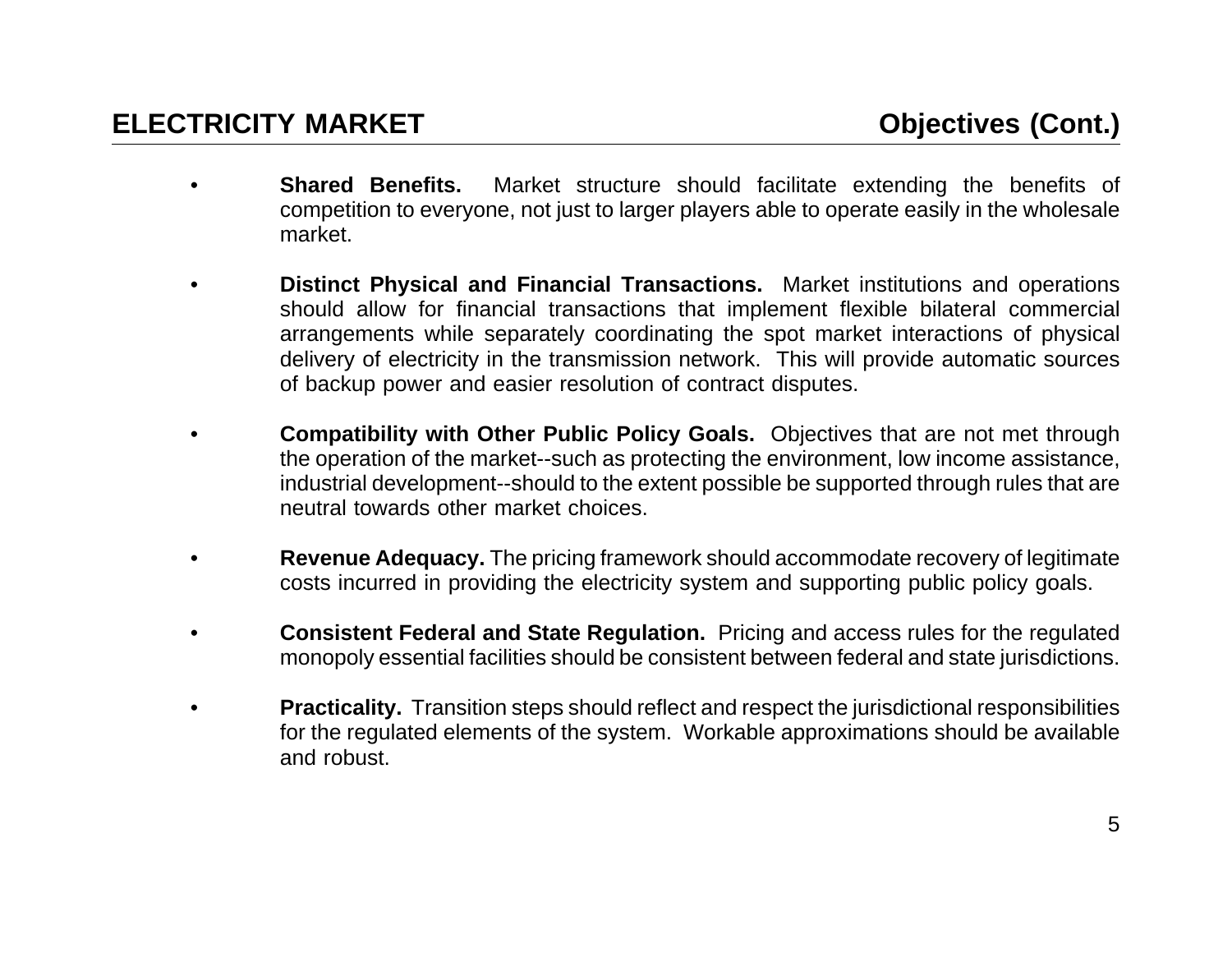Two elements stand at the core of a new market structure that can be fashioned consistent with **this set of objectives.**

- • **Pool-Based Market:** Operation of the short-term market through <sup>a</sup> closely coordinated or pool-based dispatch. System security and network congestion problems handled as part of the dispatch. Transmission capacity rights allocated along with grid costs but implemented through short-term pool pricing and rental payments for use of allocated capacity. Long-run investment and contracts for energy handled in bilateral markets.
- • **Customer Choice:** Under Efficient Direct Access customers remain with the local utility which buys from the wholesale market and resells at <sup>a</sup> time-of-use rate based on the spot price. There are no necessary changes in cost-of-service principles. All customers remain under the utility tariff but have effective access to the market. Decisions on cost recovery can proceed as before. Whatever can be done under traditional cost-of-service regulation can be continued. Universal service support, investments in energy efficiency, and subsidies for renewable and other environmentally preferred alternatives could be made when justified, and included in the cost of service applied to all customers separate from the time-of-use energy charges.

The pool-based, short-term electricity market addresses the few necessary constraints and technical issues by coordinating system operations and power plant dispatch. Customers, brokers and aggregators enjoy free choice to make long-term arrangements with any supplier or rely solely **on access to the short-term market.**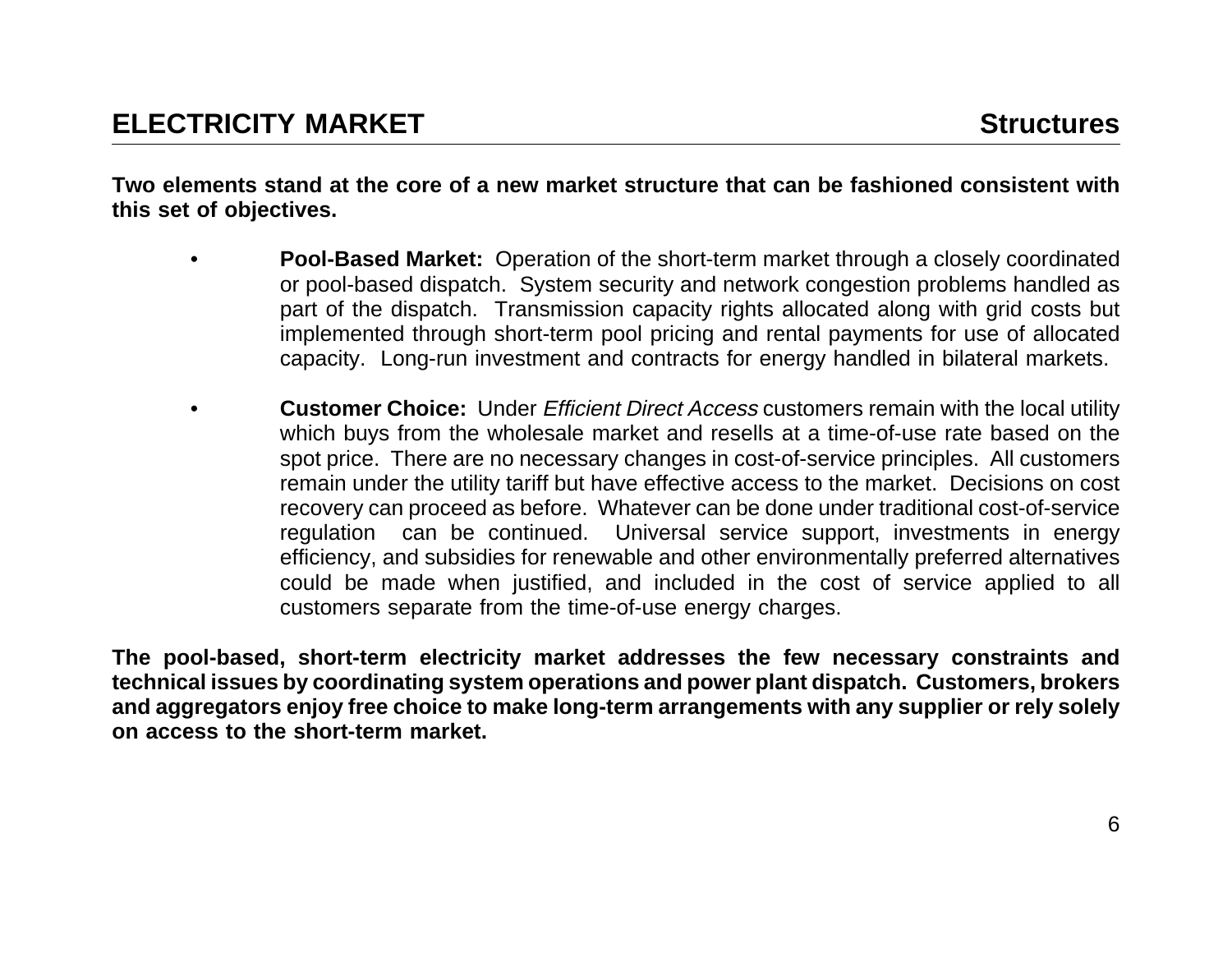The usual separation into generation, transmission, and distribution is insufficient. In an electricity market, the transmission wires and the pool dispatch are distinct essential facilities.



The special conditions in the electricity system stand as barriers to an efficient, large-scale bilateral market in electricity. A pool based market model helps overcome these barriers. The immediate need is to define further the problems and craft workable solutions.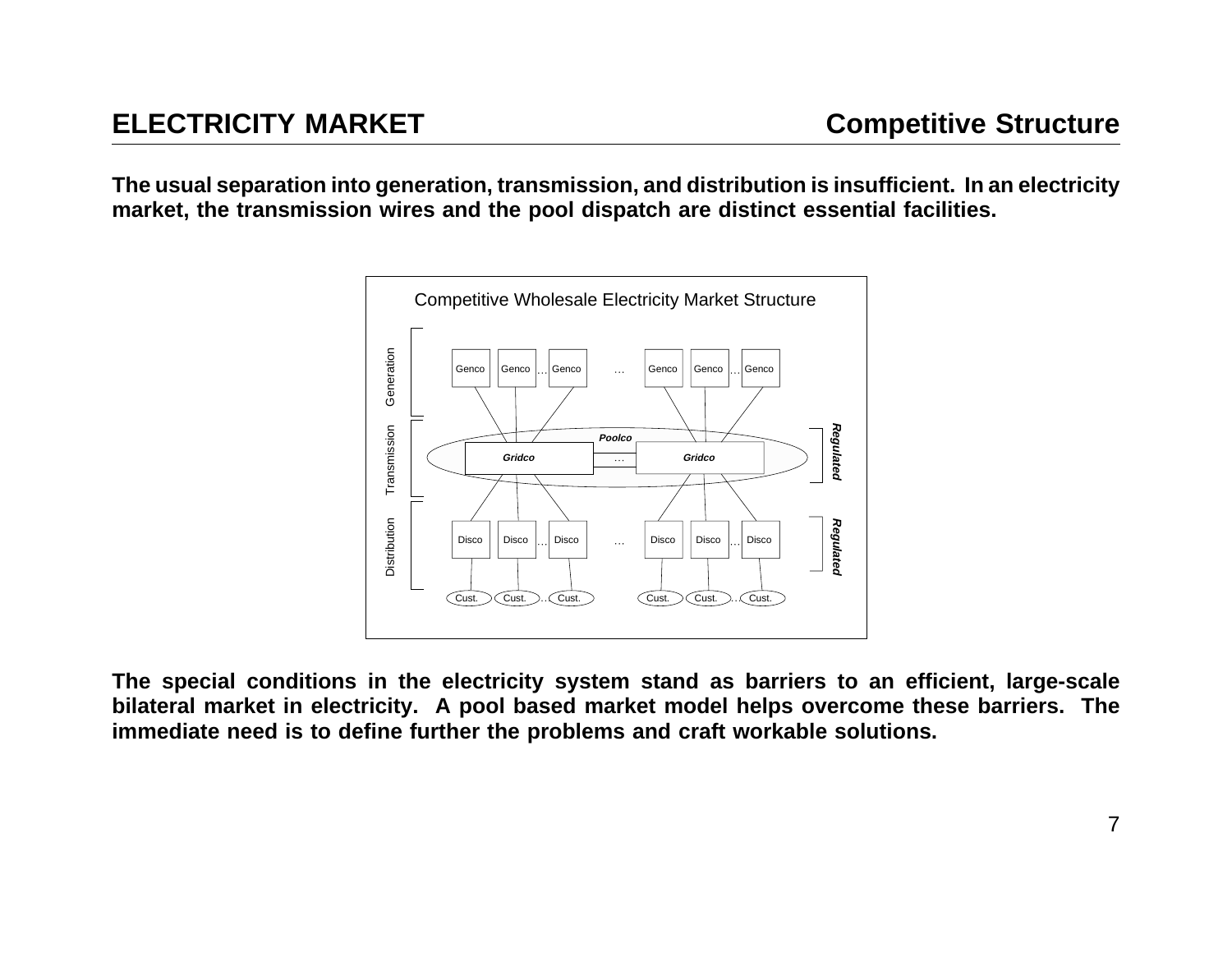Poolco. *What's the trick?* Criticisms of the Poolco approach have several strands:

- • **The technical details of transmission are both unimportant and separate from generation dispatch. Central coordination through <sup>a</sup> Poolco is unnecessary.** -- The coordination function is found everywhere and is not <sup>a</sup> small detail to be brushed aside. "This problem makes my head hurt." Control of transmission operates primarily through control of dispatch at the margin. A system operator is necessary. To be efficient, something like <sup>a</sup> Poolco for coordination of the short-term market is desirable.
- •The old monopoly utilities will dominate and control the new monopoly Poolco. **Truly independent system operation is impossible.** -- A system operator is necessary; in the interest of competition it must be made independent. Analogies are the NYSE, FAA, or the way existing power pools deal fairly with individual members.
- •The Poolco will create or enhance the market power of large generating **companies.** -- Market power is an important issue. Functional separation of the Poolco-Gridco from Genco-Disco provides open access to eliminate vertical market power. Remaining horizontal market power of large generating companies would need to be addressed, but would not derive from the Poolco structure. Compared to other approaches, the Poolco model enhances transparency as it both reduces the scope of and expands the mitigation options for any residual market power.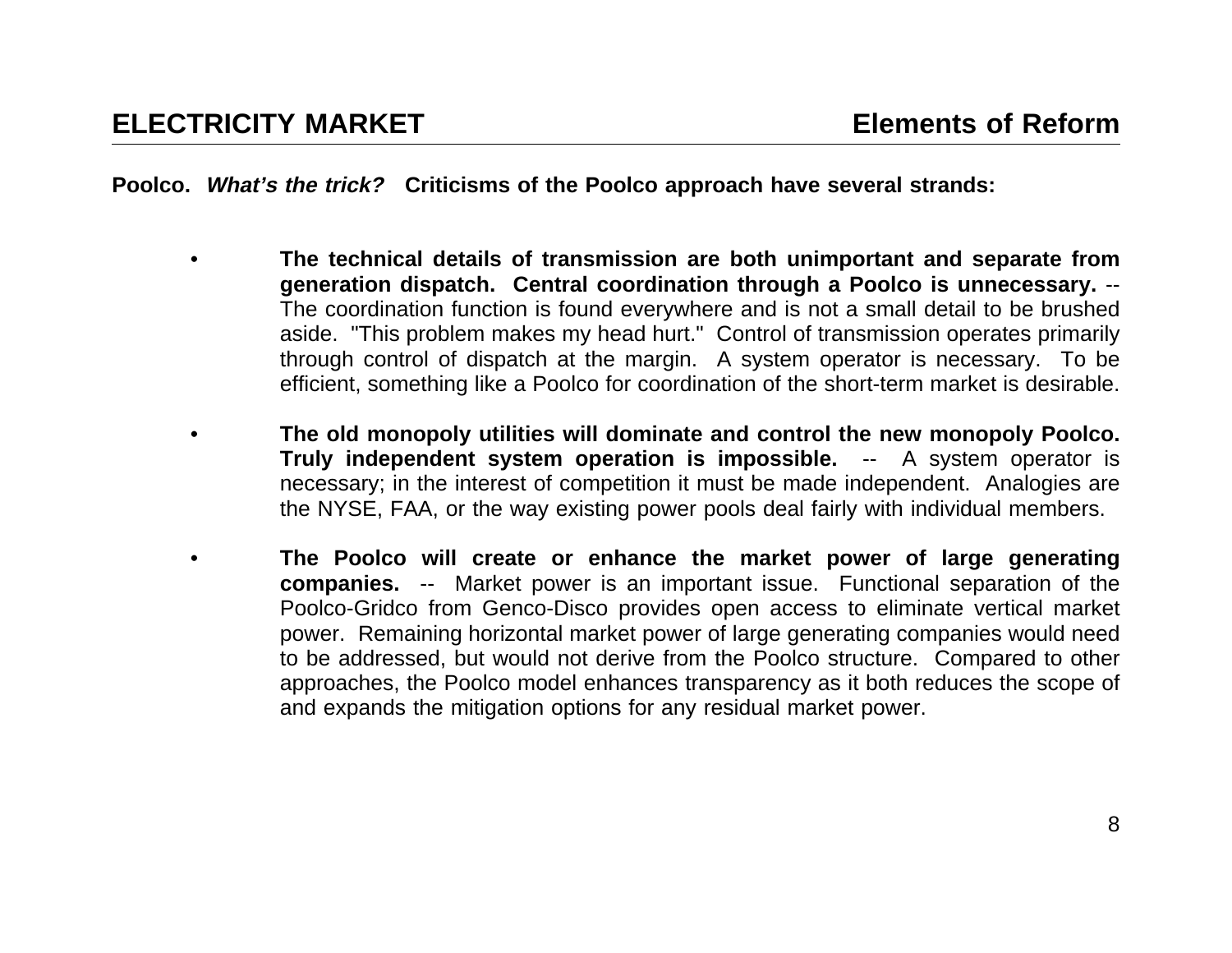Poolco. *What's the trick?* Criticisms of the Poolco approach have several strands (cont.):

- •The technical complexity of the transmission grid exceeds the regulators' ability **to provide effective oversight of Poolco.** -- Regulatory oversight of transmission and the attendant system operations is unavoidable. The Poolco model with its focus on short-term dispatch (greatly) simplifies the audit function. Poolco dispatch, pricing and settlements systems should be easier to review than the systems of the existing power pools.
- •Regulators will have oversight of Poolco and could interfere with the market. --True, but unavoidable. Regulators will have oversight of the residual monopoly functions and could use this to interfere with the competitive market, no matter how the system is organized. An efficient open-access Poolco would reduce the need for regulatory intervention.
- •Poolco is a tactic designed to delay open access and real competition. -- Perhaps this is or was the motivation of some proponents. However, an efficient open-access market will eventually lead to <sup>a</sup> Poolco model and it is better to get on with the details of implementation. The real delay so far has been caused by the opponents who are coming wrenchingly to the realization that something very much like <sup>a</sup> Poolco is needed, but insist on choosing <sup>a</sup> better name.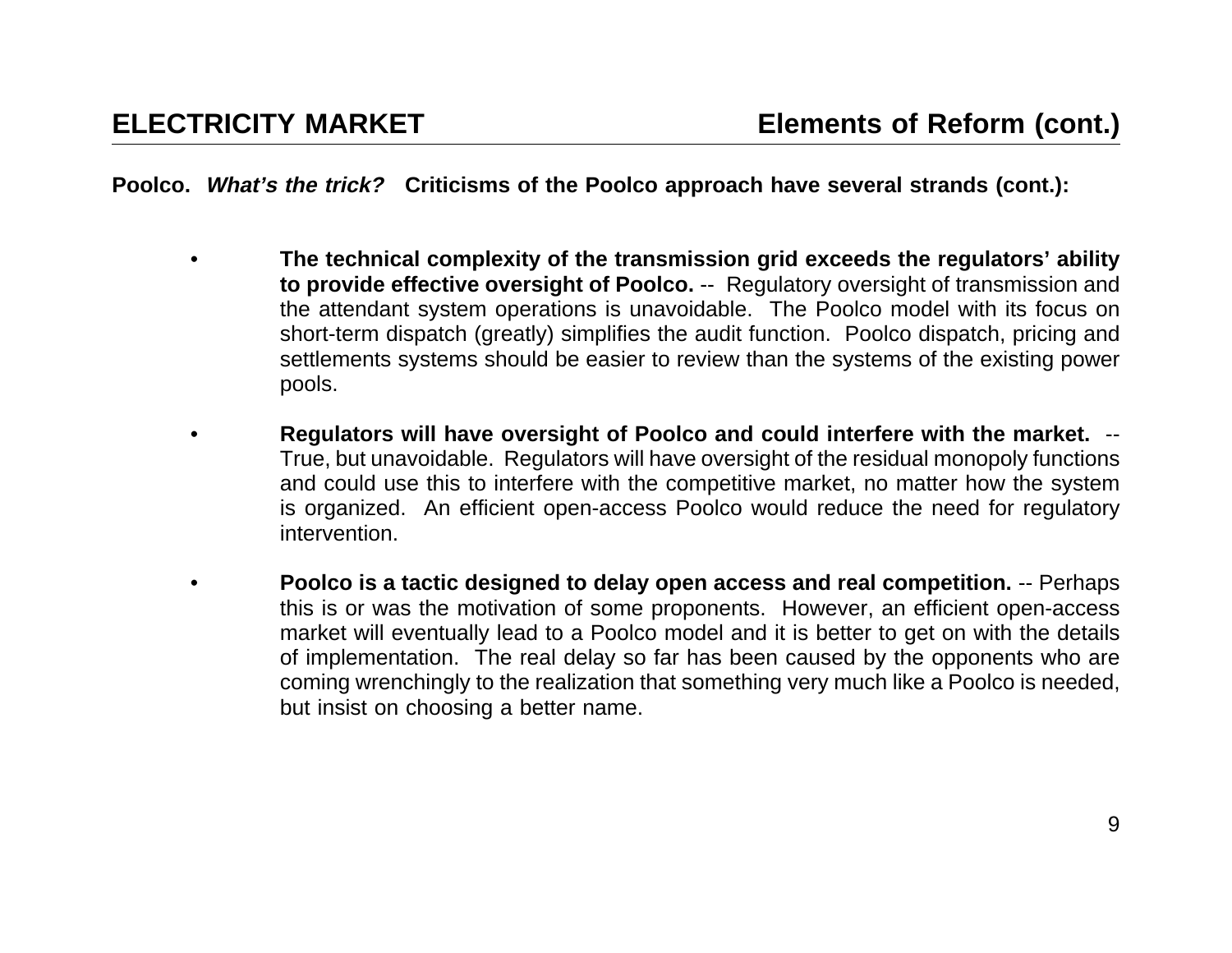Poolco. *What's the trick?* There is no trick. Poolco provides a large part of the solution.

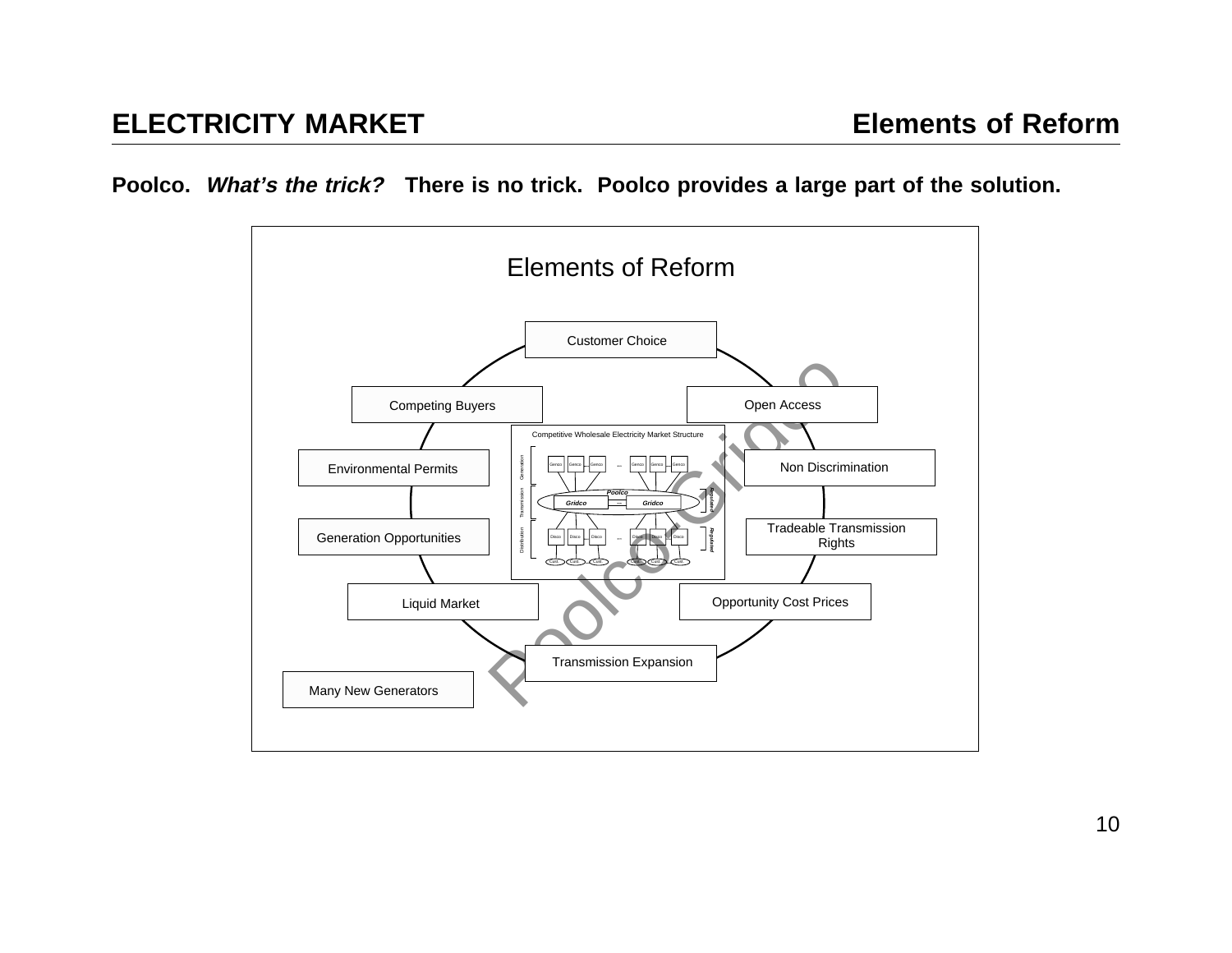## **ELECTRICITY MARKET Coordination**

#### **Is economic dispatch <sup>a</sup> natural monopoly?**

- • **Natural monopoly is an economic concept.** Although there are minor differences between textbooks in their respective definitions of natural monopoly, the common theme is that <sup>a</sup> single firm can provide the lowest total cost in serving <sup>a</sup> particular market. The economics--the costs--are essential, and without specifying the cost structure there would be no foundation for asserting <sup>a</sup> natural monopoly condition. There is no theory of "natural physical monopoly," and with appropriate restrictions virtually any market could be served in <sup>a</sup> number of ways that would involve more than one firm. The distinctive characteristic of <sup>a</sup> natural monopoly is not that there is no alternative to <sup>a</sup> monopoly, but rather that provision through <sup>a</sup> monopoly is the lowest cost solution.
- • **Least-cost dispatch is the competitive market equilibrium.** The least-cost dispatch satisfies the "law of one price" and the "no arbitrage" condition of the competitive equilibrium.
- • **The characteristics of electricity coupled with poorly defined property rights create <sup>a</sup> natural monopoly in dispatch.** Convergence of <sup>a</sup> fully decentralized market to <sup>a</sup> competitive equilibrium depends on ease of trading and well-defined property rights. Neither condition holds in the electricity system.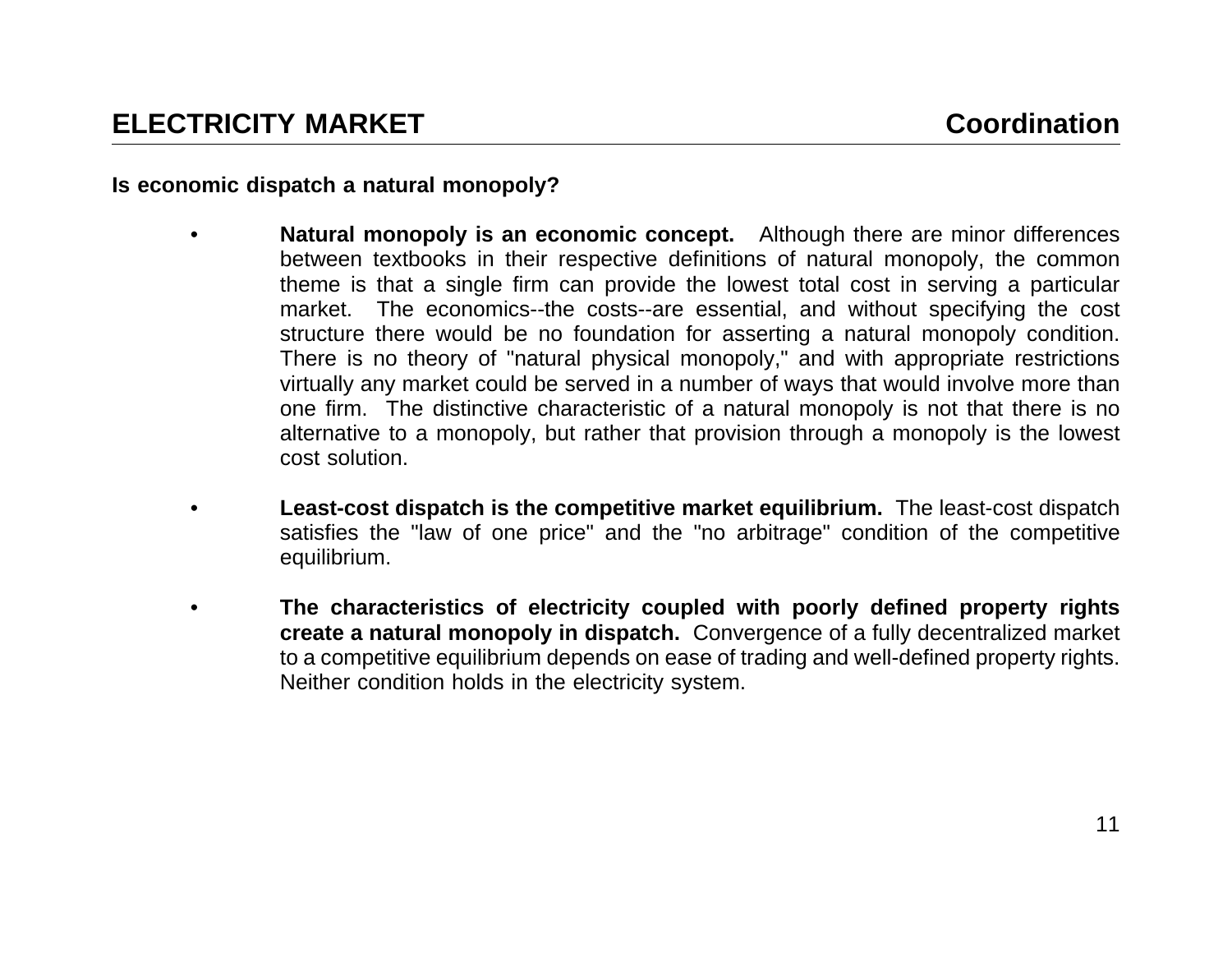The emphasis is on characteristics of the electricity system with important engineering and **commercial implications.**

- • **Cost Diversity.** The short-term cost of operating existing power plants exhibits great heterogeneity across plant types and locations. There are always substantial gains from trade by using low cost plants that are available to substitute for higher cost plants.
- • **Load Uncertainty.** Load conditions change substantially over the day and season. Variations in load are difficult to predict and change differently at different locations.
- • **Complex Control Requirements.** Operating conditions require close monitoring and control on very short time horizons. For many important decisions, operating conditions must anticipate emergency contingencies. These constraints can and often do limit the flexibility to select the running levels of individual power plants.
- •**Network Interactions.** The interconnected network under current technology creates strong interactions across locations. Every power plant and load affects all others. The interactions with system constraints can be large and differ substantially by location.

The combination of factors greatly complicates operation of a short-run bilateral market. It is difficult to specify and use decentralized information that would allow decentralized trades to approach the efficient short-run solution. These problems historically motivated the development **of electricity power pools.**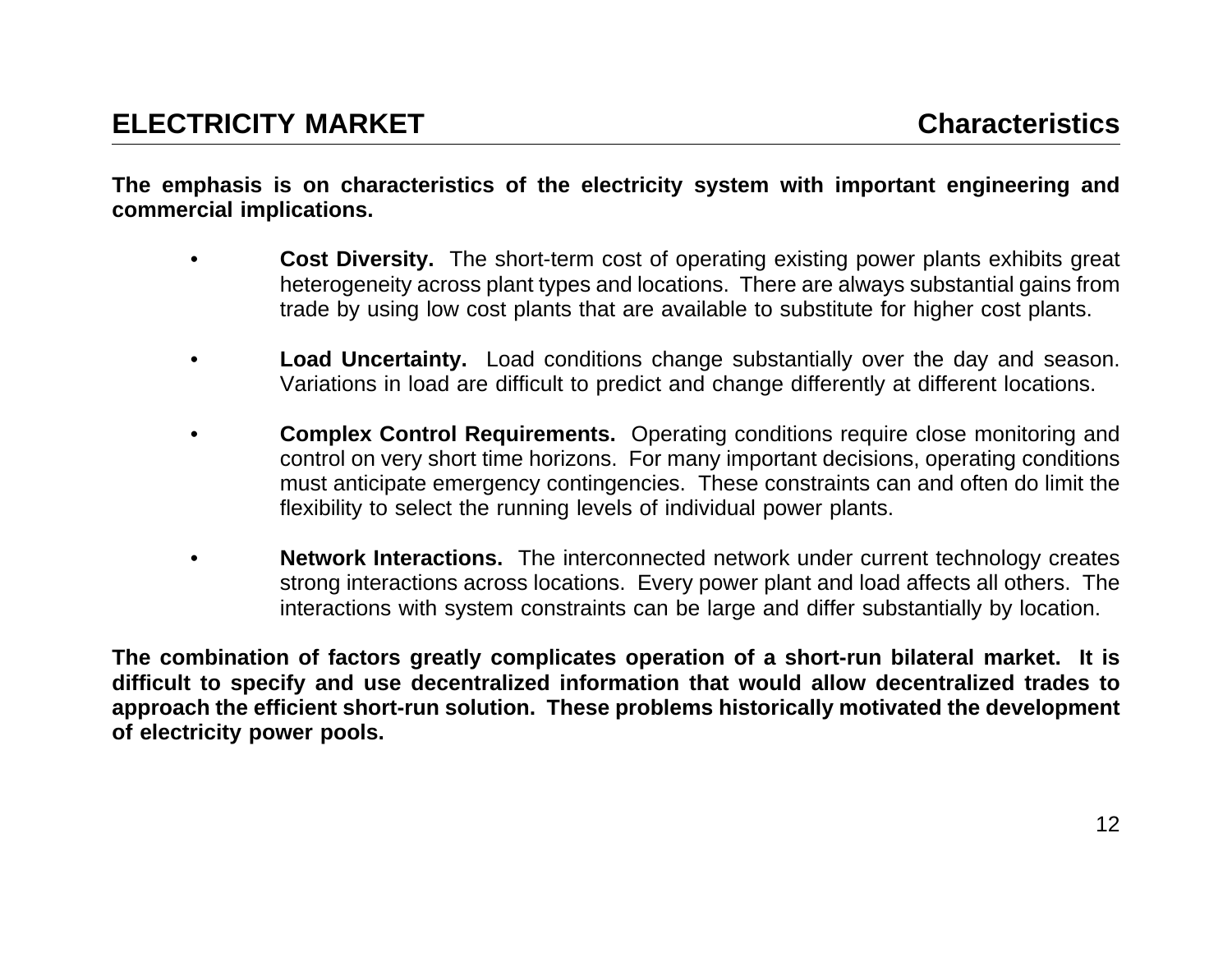# **COST DIVERSITY Running Running Costs**

The variation in unit marginal costs can span an order of magnitude. The incremental cost of the marginal unit for a given hour can easily differ by 100% across utilities meeting own load demand. Hence, short term coordination, though trading or central dispatch, is important for the commercial **efficiency of the electricity market.**



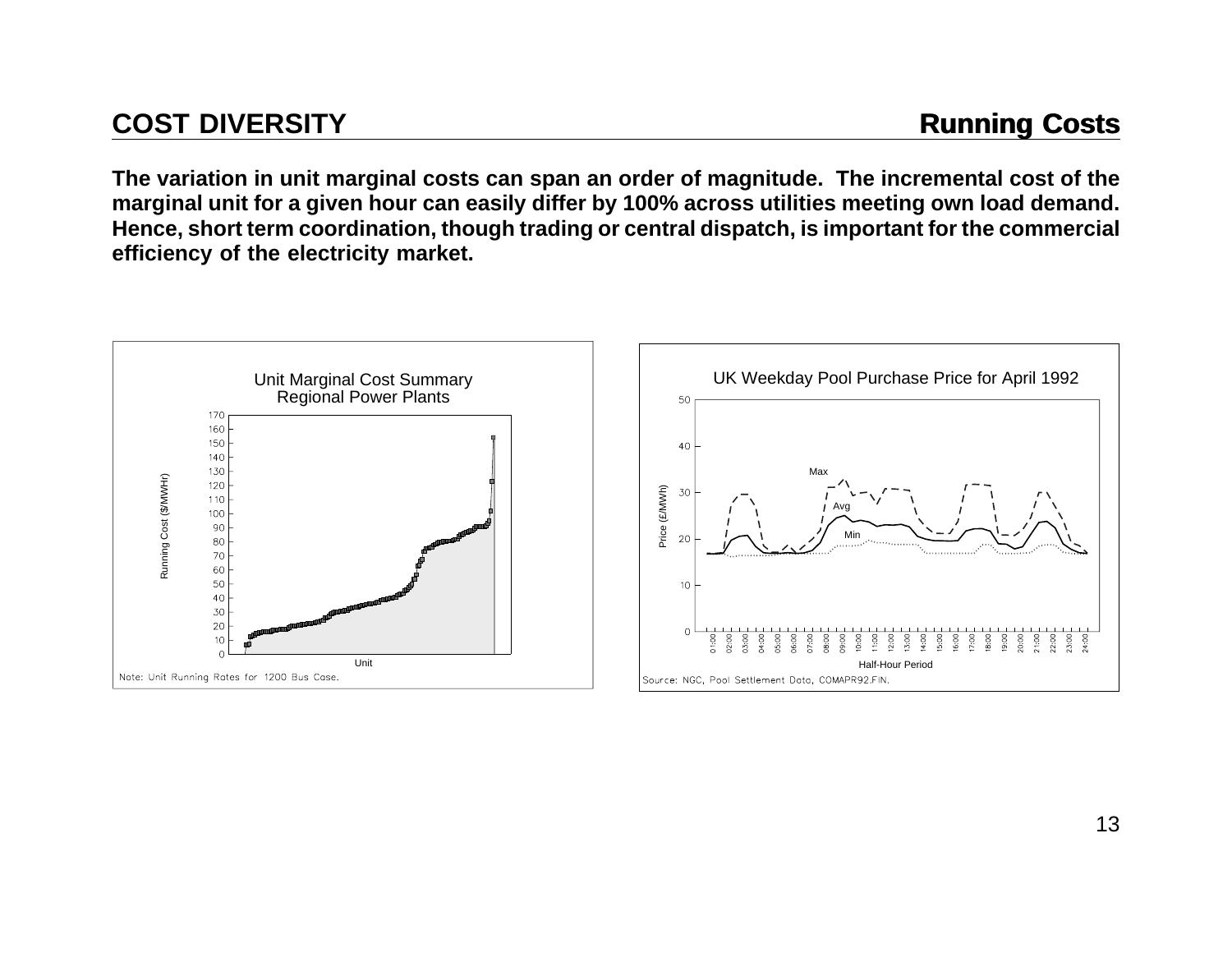There is a fatal flaw in the old "contract path" model of power moving between locations along a designated path. The network effects are strong. Power flows across one "interface" can have a **dramatic effect on the capacity of other, distant interfaces.**

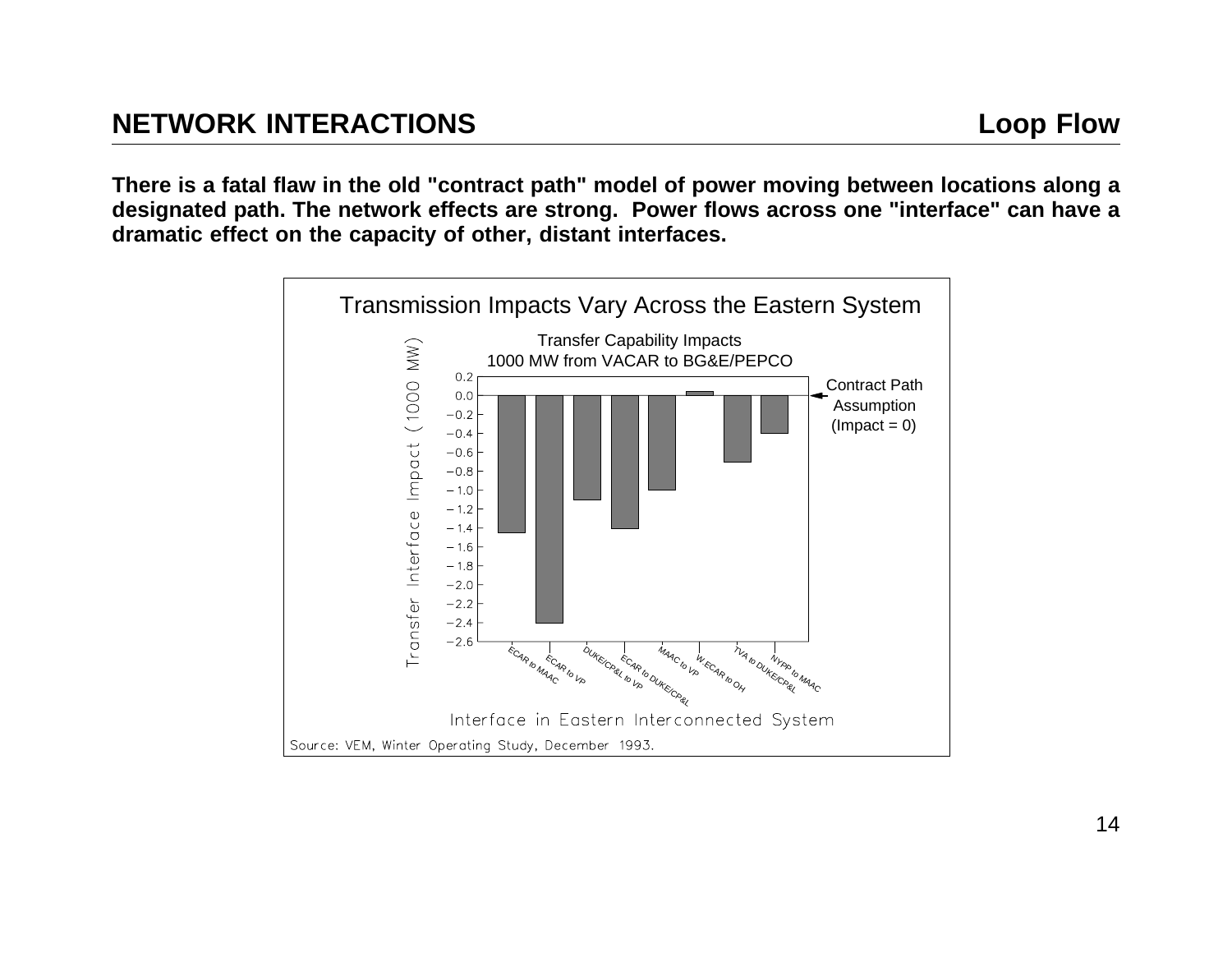The strong network effects apply in most, or all interconnected grids. In southern California, for example, there are important interfaces with maximum limits that cannot be achieved **simultaneously. Complex "nomograms" summarize the simultaneous constraints. (see next page)**

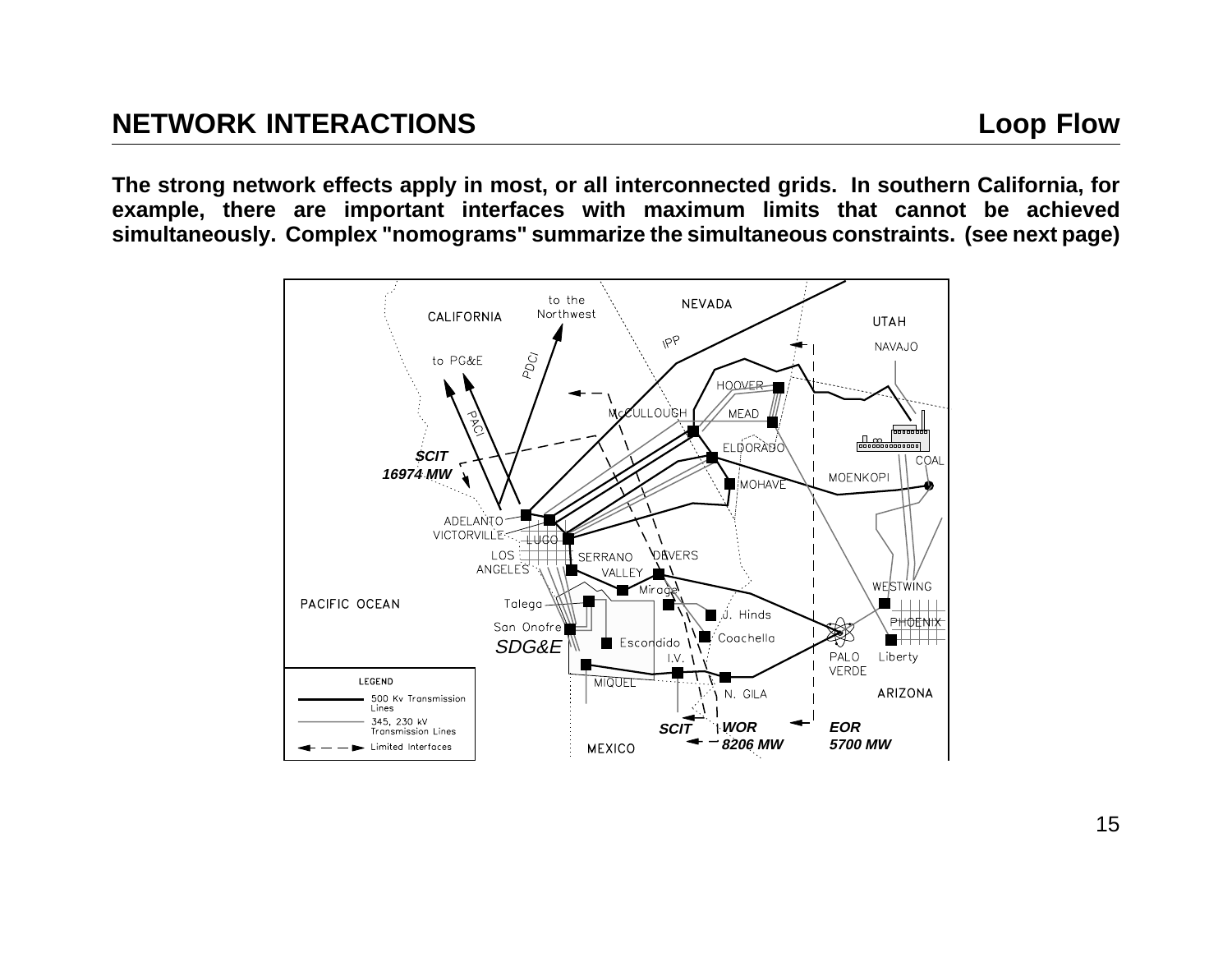The SCIT "nomogram" for southern California illustrates the strong interdependencies of network flows and the breakdown of the contract path model. Management of this system requires a **network perspective and <sup>a</sup> network coordinator, here Southern California Edison.**

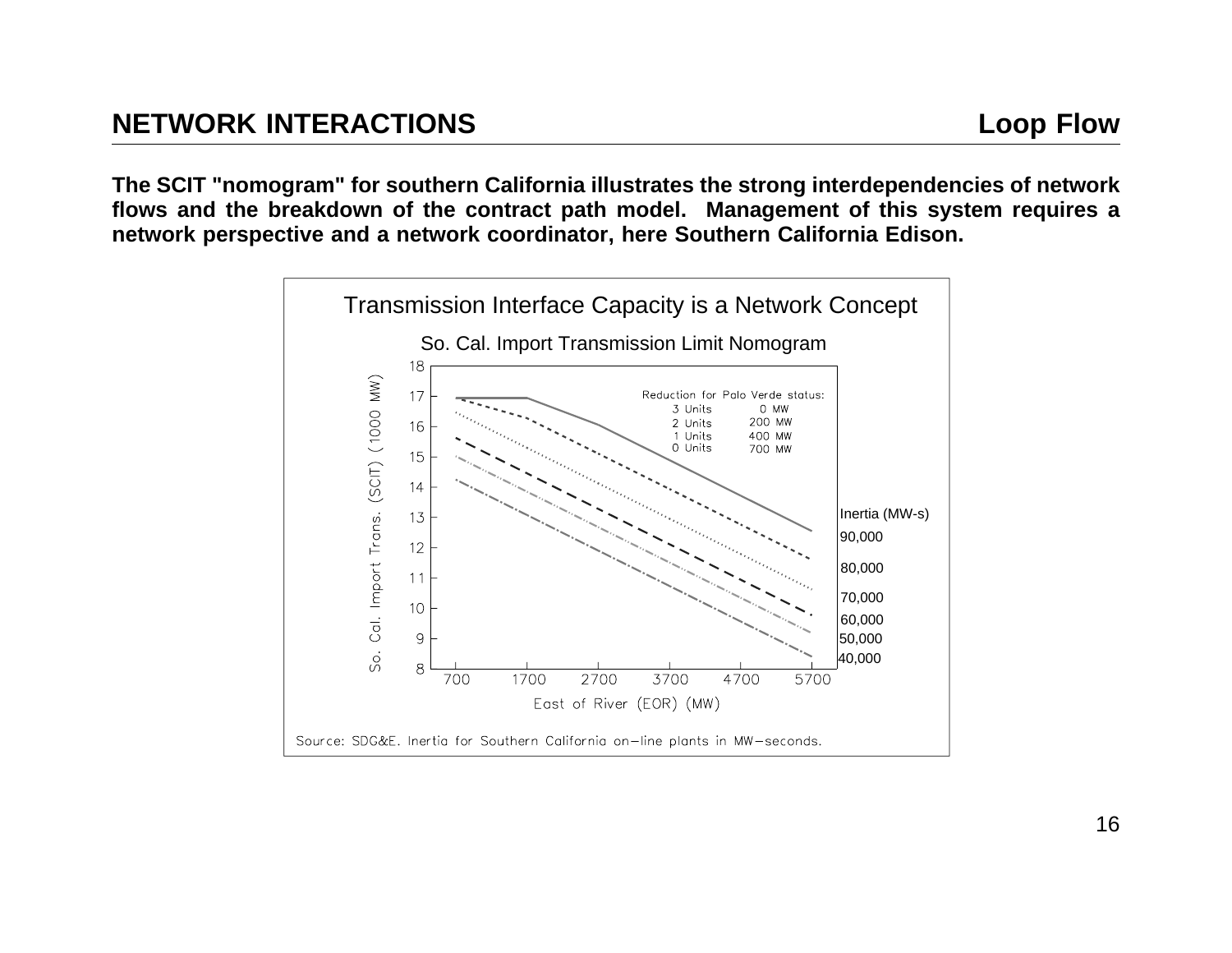#### **Electric transmission network interactions can be large and important.**

- • Conventional definitions of network "Interface" transfer capacity depend on the assumed load conditions.
- •Transfer capacity cannot be defined or guaranteed over any reasonable horizon.

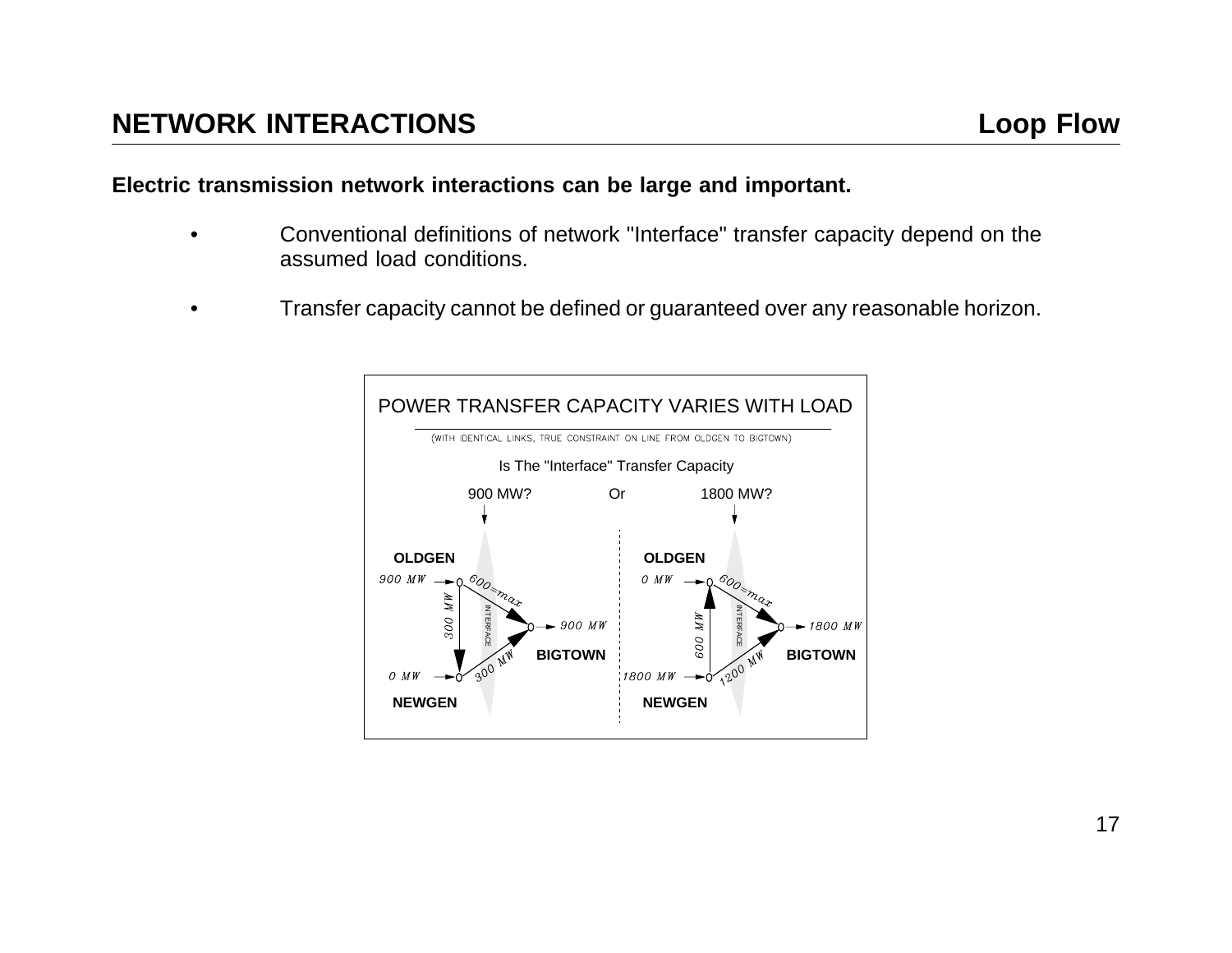Market equilibrium for an economic dispatch can require changes in distant generation to respect **the system constraints.**

- • Introduction of <sup>a</sup> new IPP plant at node M is the only change in conditions between the left and right panels.
- • All generation and prices change due to the 90 MWs individual lines limits; the interface constraint "limit" cannot be approached, foreclosing "rights" to move 150 MWs of power from the west.



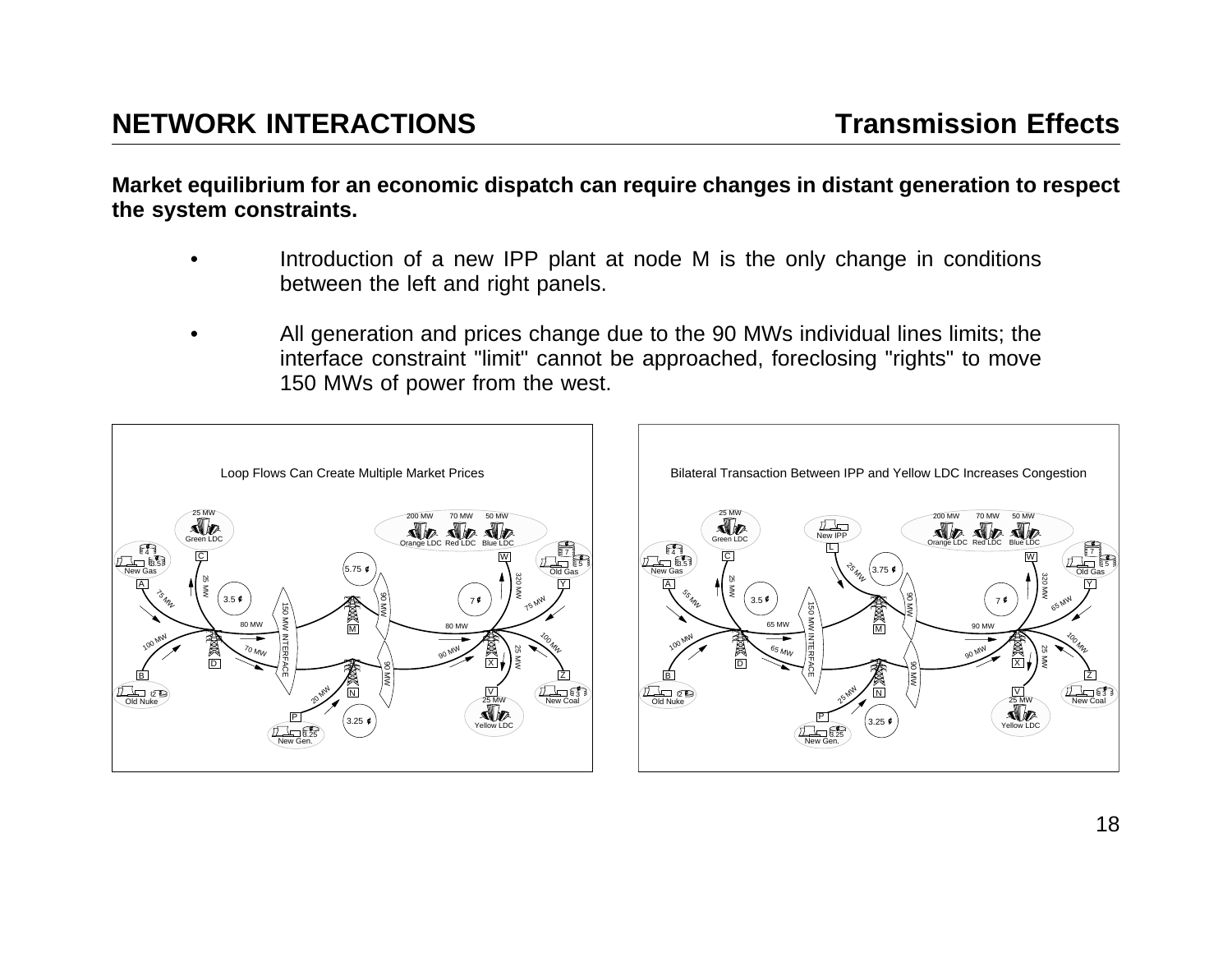Power flows throughout the network confront voltage and line limits. Congestion impacts summarize the differential effects on transmission capacity that would affect the value of transmission rights. Efficient exchanges would be in proportion to congestion impacts.

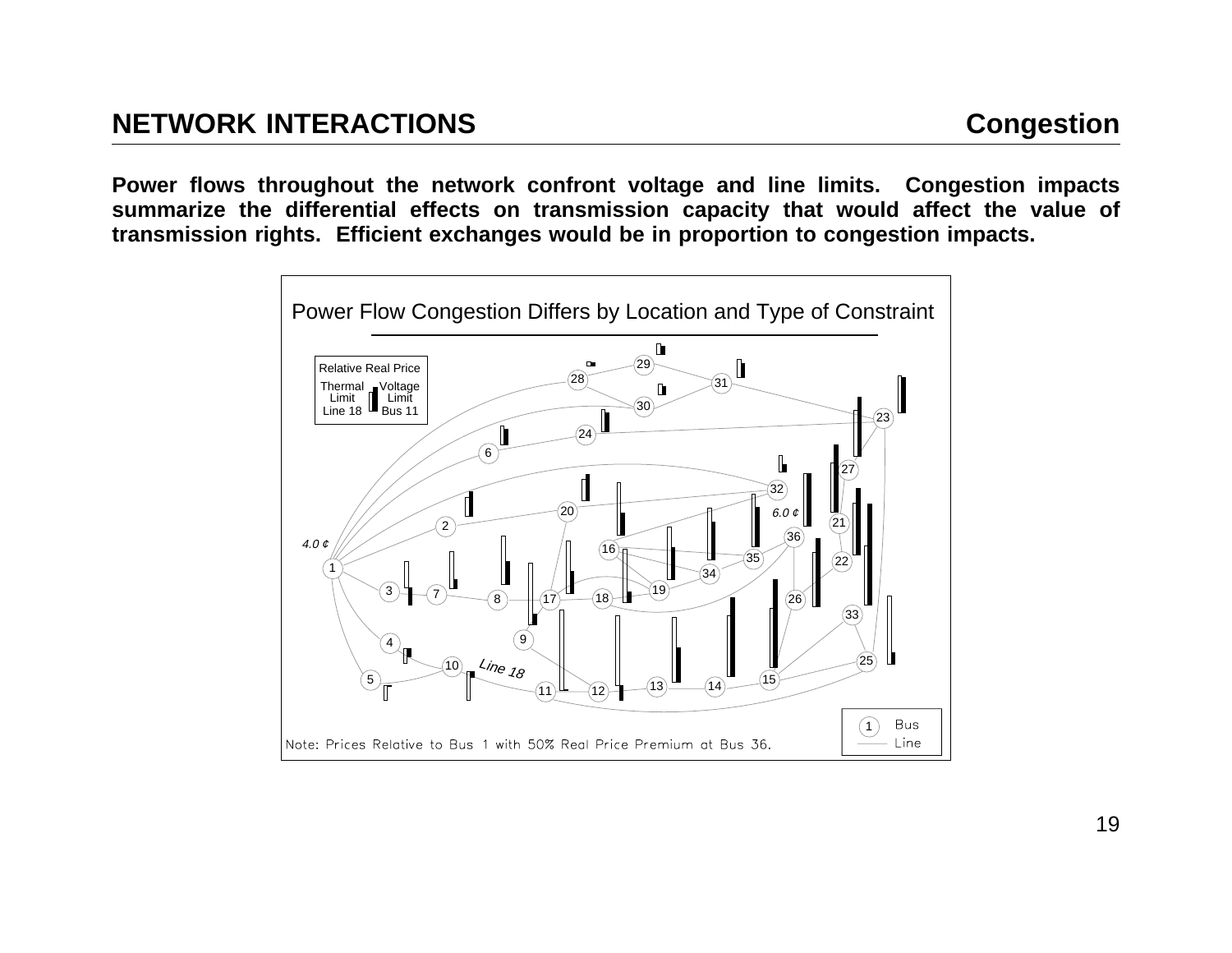**The "physical market:"**

## **Beginning of story.**

There is <sup>a</sup> single integrated grid.

All power flows into and out of <sup>a</sup> commingled whole.

The inputs and outputs must be rebalanced continuously to respect system constraints.

**End of story.**

**THERE IS A POOL!**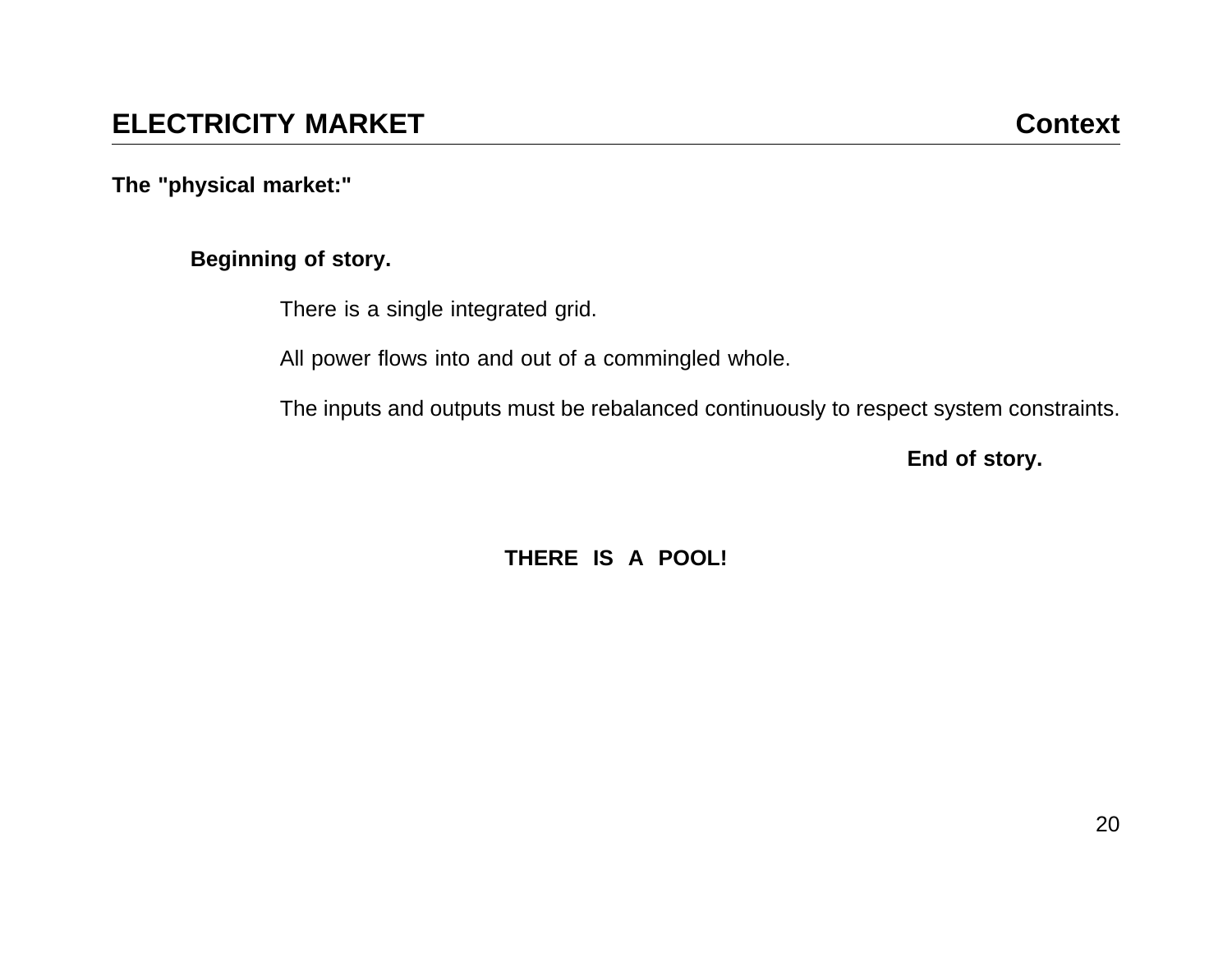Is a system operations coordinator required in support of a market? Always.

- •**In England and Wales it is the "Pool."**
- •**In New Zealand it is "Trans Power."**
- •**In Norway it is "Statnett Marked."**
- •**In the California Energy Commission proposal it is "Symcord."**
- •In the Pacific Gas & Electric proposal it the "Independent Grid Operator."
- $\bullet$ In the San Diego Gas&Electric/Southern California Edison proposal it is "Poolco."

Pool-based systems exist in Chile, Argentina, and have been endorsed by the **Alberta regulators, the California Public Utilities Ccommission, utilities in** Australia, ... . New names keep cropping up: Opco, ISO, PSO, Netcoor, EMEX, WEPEX ...; but the basic coordination functions will always be there, somewhere.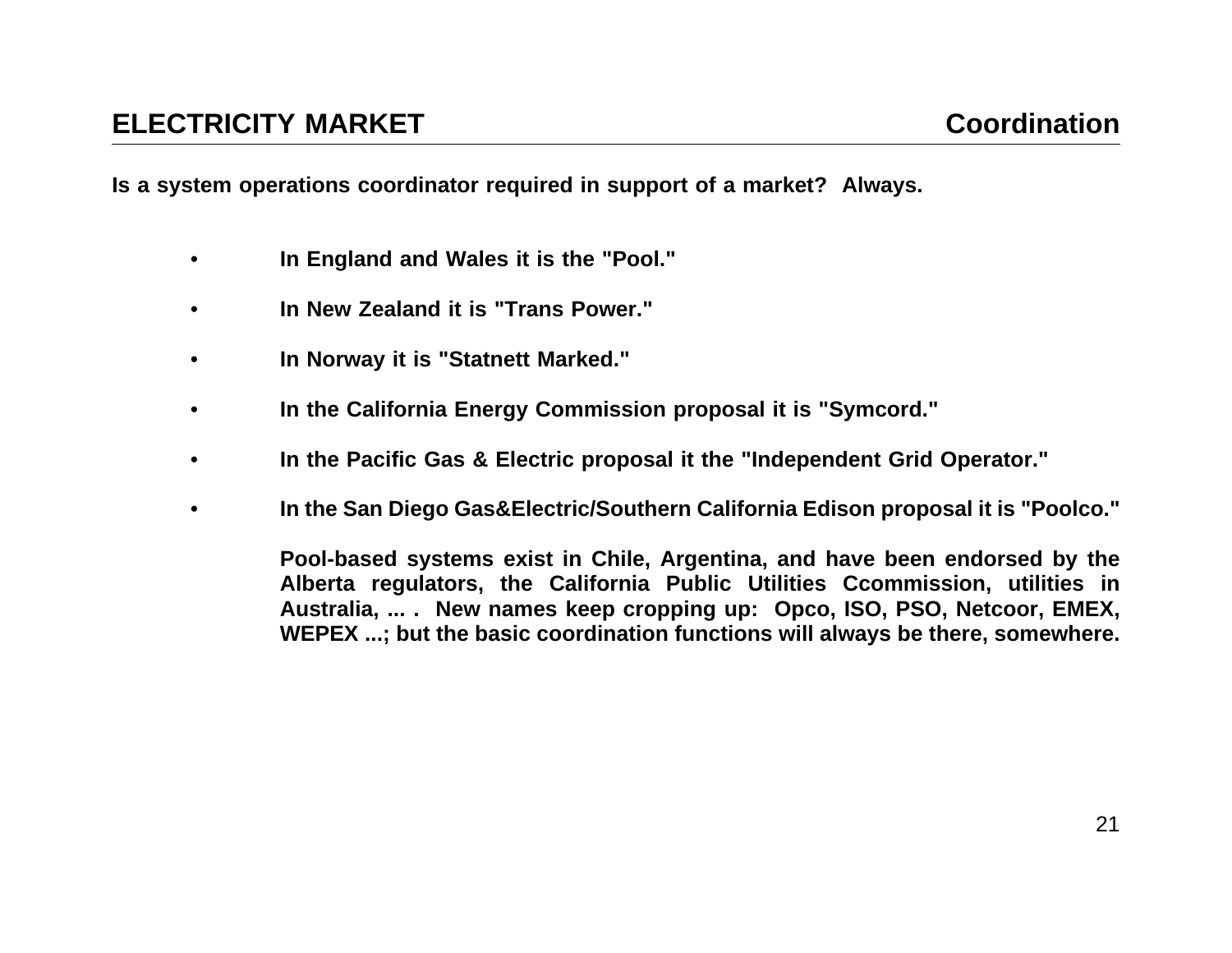The independent system operator provides a dispatch function. Three questions remain. Just say yes, and the market can decide on the split between bilateral and coordinated exchange.

•Should the system operator be allowed to offer an economic dispatch service for **some plants?**

The alternative would be to define <sup>a</sup> set of administrative procedures and rules for system balancing that purposely ignore the information about the costs of running particular plants. It seems more natural that the operator consider customer bids and provide economic dispatch for some plants.

• **Should the system operator apply marginal cost prices for power provided through the dispatch?**

Under an economic dispatch for the flexible plants and loads, it is <sup>a</sup> straightforward matter to determine the locational marginal costs of additional power. These marginal costs are also the prices that would apply in the case of <sup>a</sup> perfect competitive market at equilibrium. In addition, these locational marginal cost prices provide the consistent foundation for the design of <sup>a</sup> comparable transmission tariff.

• **Should generators and customers be allowed to participate in the economic dispatch offered by the system operator?**

The natural extension of open access and the principles of choice would suggest that participation should be voluntary. Market participants can evaluate their own economic situation and make their own choice about participating in the operator's economic dispatch or finding similar services elsewhere.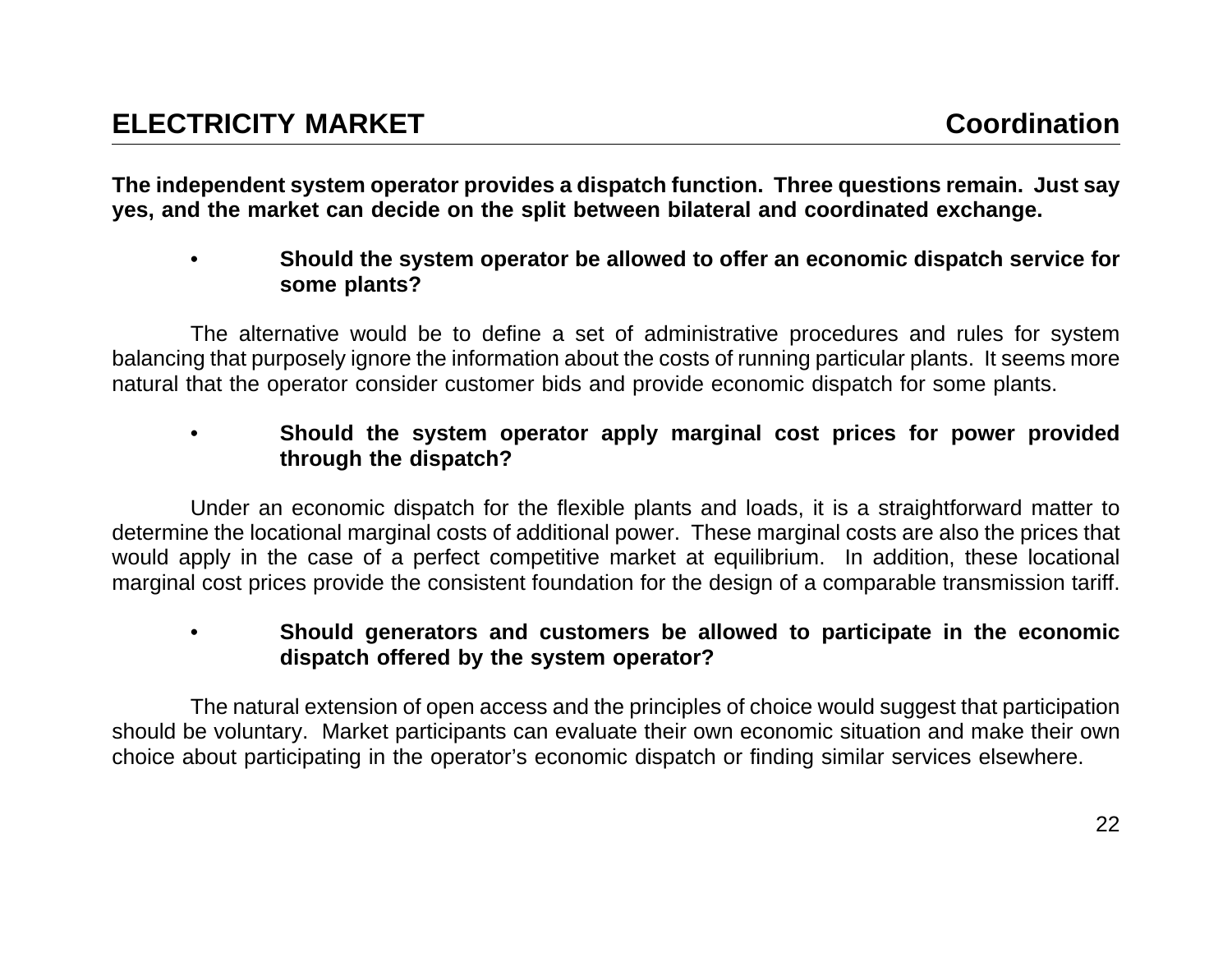A system coordinator or pool is required in support of a competitive market. The basic pool **functions will always be there, somewhere:**

"The importance of effective Pooling arrangements in <sup>a</sup> competitive [Electric Supply Industry] cannot be overstated. The Pool provides:

- • <sup>a</sup> source of firm back-up and top-up power to support either generators or suppliers offering long-term contracts to final customers; without access to <sup>a</sup> Pool firm power could only be offered by generators owning <sup>a</sup> portfolio of plant and to the extent that firm power is <sup>a</sup> necessary requirement of consumers the competitiveness of both the generation market and the final supply would be limited;
- • <sup>a</sup> ready market for generators unable to sell their power under contract or wanting <sup>a</sup> market for spill or excess production;
- • <sup>a</sup> reference price for long or short-term contracts struck outside the Pool which provide participants with price stability not immediately available inside the Pool;
- • <sup>a</sup> reference price to be used in signalling the optimal development of generation and transmission capacity on the system.

In addition, of course, the Pool provides the traditional means by which generation costs can be minimized through merit order operation and the aggregation of reserve requirements."

(J. Moen, "Electric Utility Regulation, Structure and Competition. Experiences from the Norwegian Electric Supply Industry (ESI)," Norwegian Water Resources and Energy Administration, NVE, Oslo, April 1994, p. II-5.)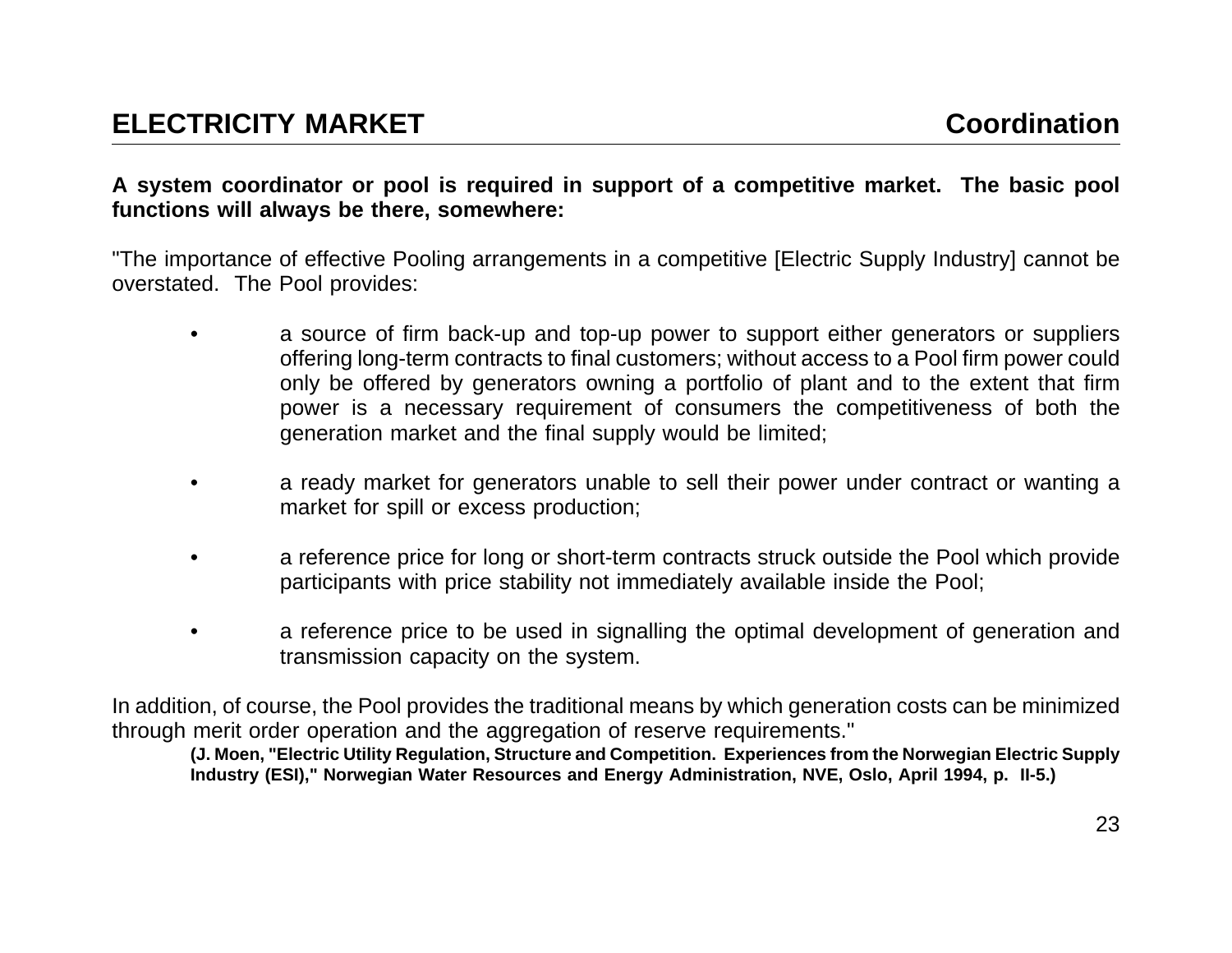An efficient short-run electricity market determines a market clearing price based on conditions **of supply and demand. Everyone pays or is paid the same price.**

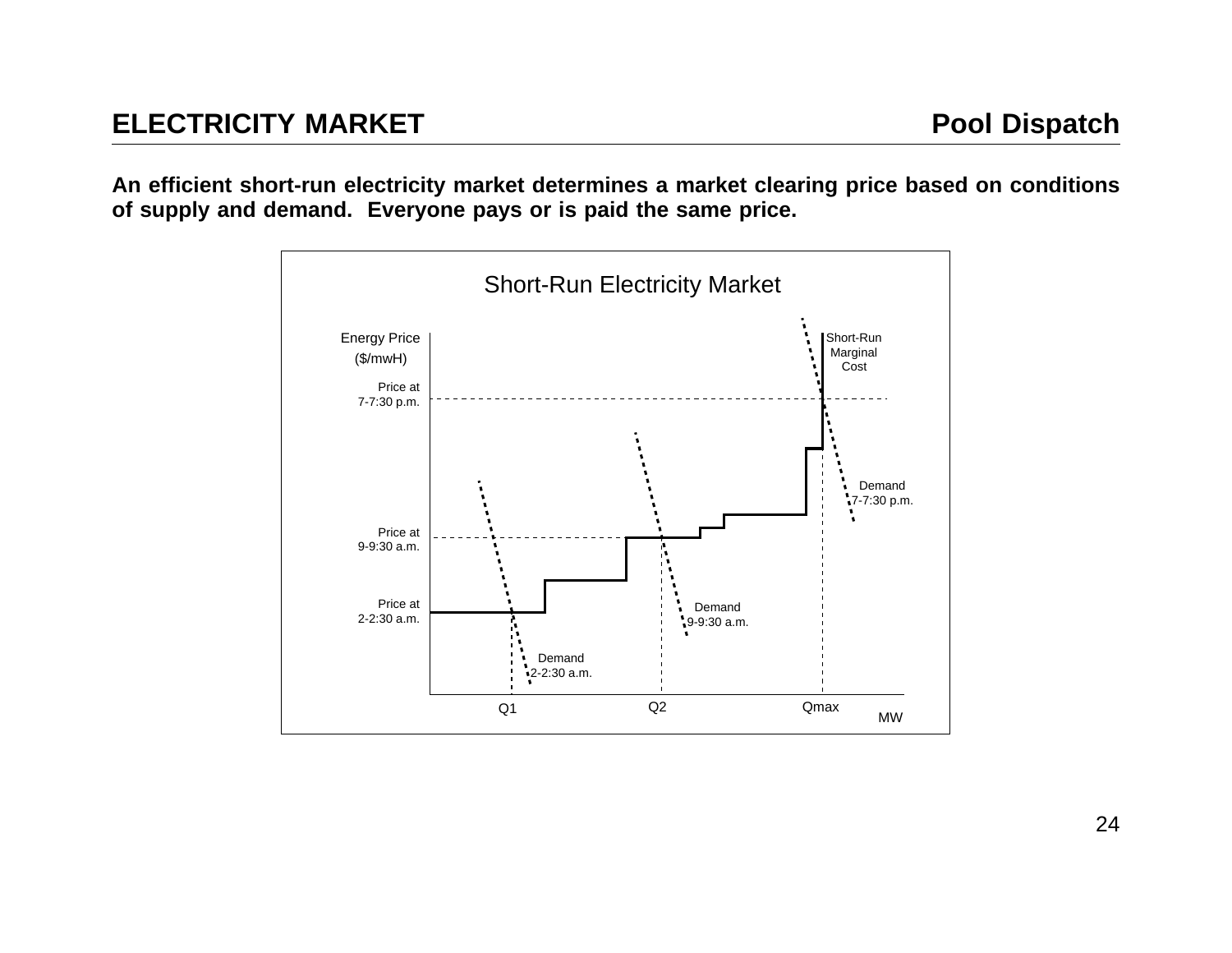•

The new electricity market will follow new principles. Examples of basic principles that have **emerged with special importance in the case of electricity include:**

- • **Separate Ownership from Use of Essential Facilities:** Everyone should have equal access to and use of essential facilities, particularly transmission, with the rights of ownership limited to compensation consistent with opportunity costs in <sup>a</sup> competitive market;
	- **Separate Physical Delivery from Financial Transactions:** Market institutions and operations should allow for financial transactions that implement bilateral commercial arrangements while separately coordinating the spot market interactions of physical delivery of electricity in the transmission network;

With a competitive spot market, separation of physical delivery from financial transactions allows contracts to evolve that reference the spot market. These "Contracts for Differences" recognize that delivery takes place in the spot market, and price agreements can be honored through a **simple settlements process:**

- •**Spot Price Below Contract:** Customer uses savings to pay difference to the generator.
- •**Spot Price Above Contract:** Generator uses profits to pay difference to customer.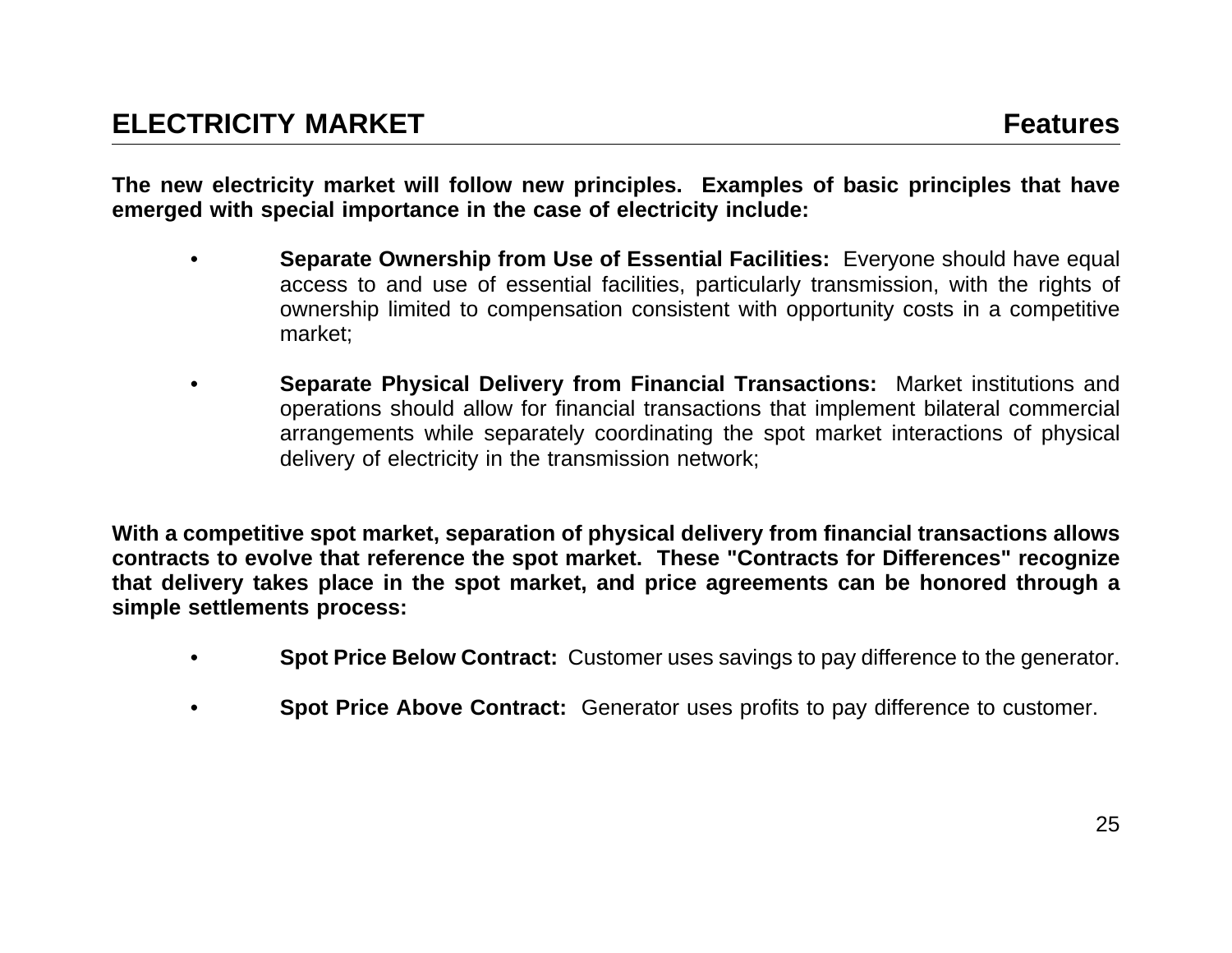With an efficient wholesale market available, a "Contract for Differences" can provide generators and purchasers the ability to execute bilateral contracts without requiring physical control. Contract imbalances in production or use settle automatically at the market price.

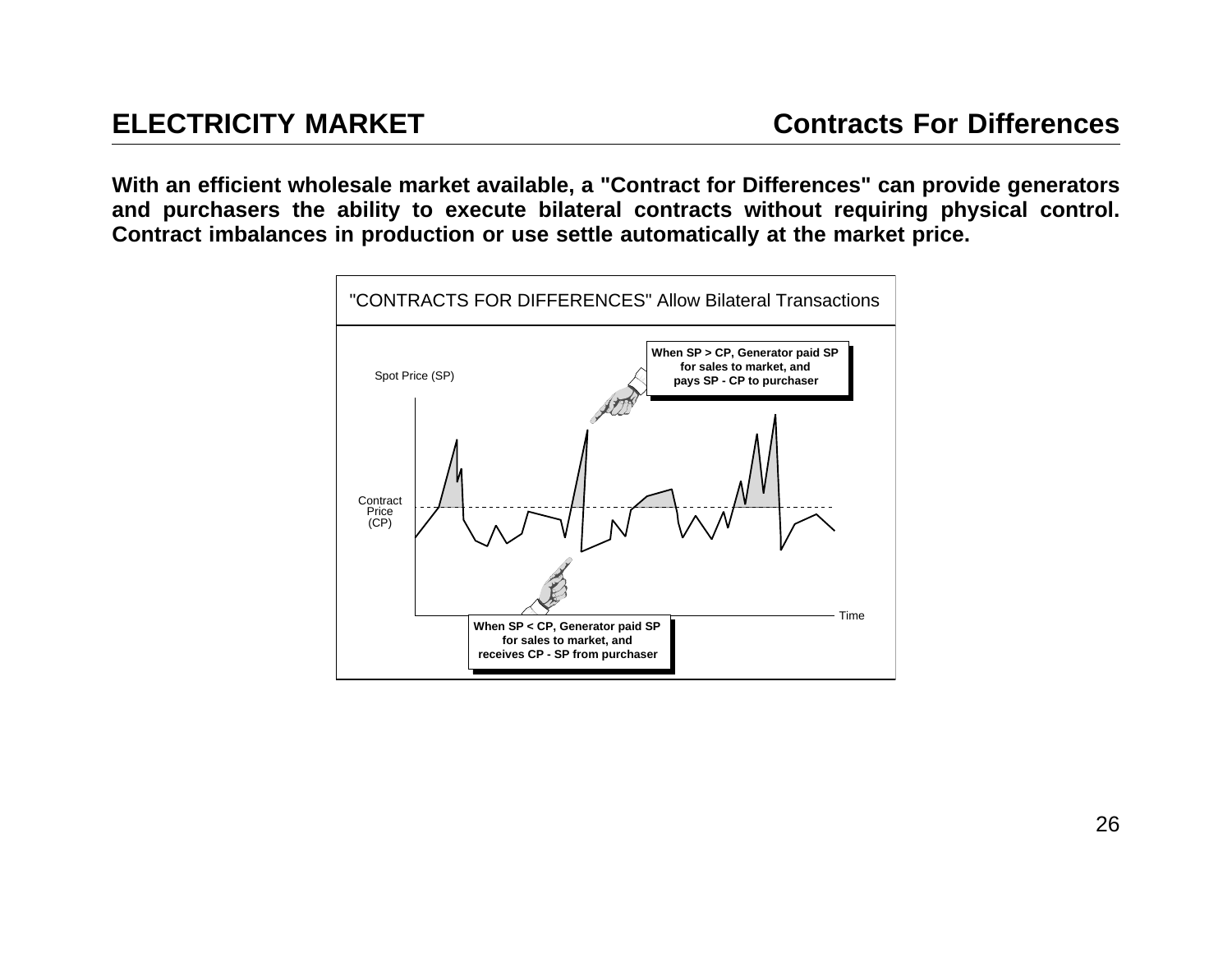An efficient short-run electricity market with a transparent spot price allows bilateral contracts to share or shift the risks of price uncertainty, provide long-term power purchases, and create a variety of new products and services. An extensive market with "contracts for differences" has **developed in the United Kingdom, completely outside the regulatory framework.**

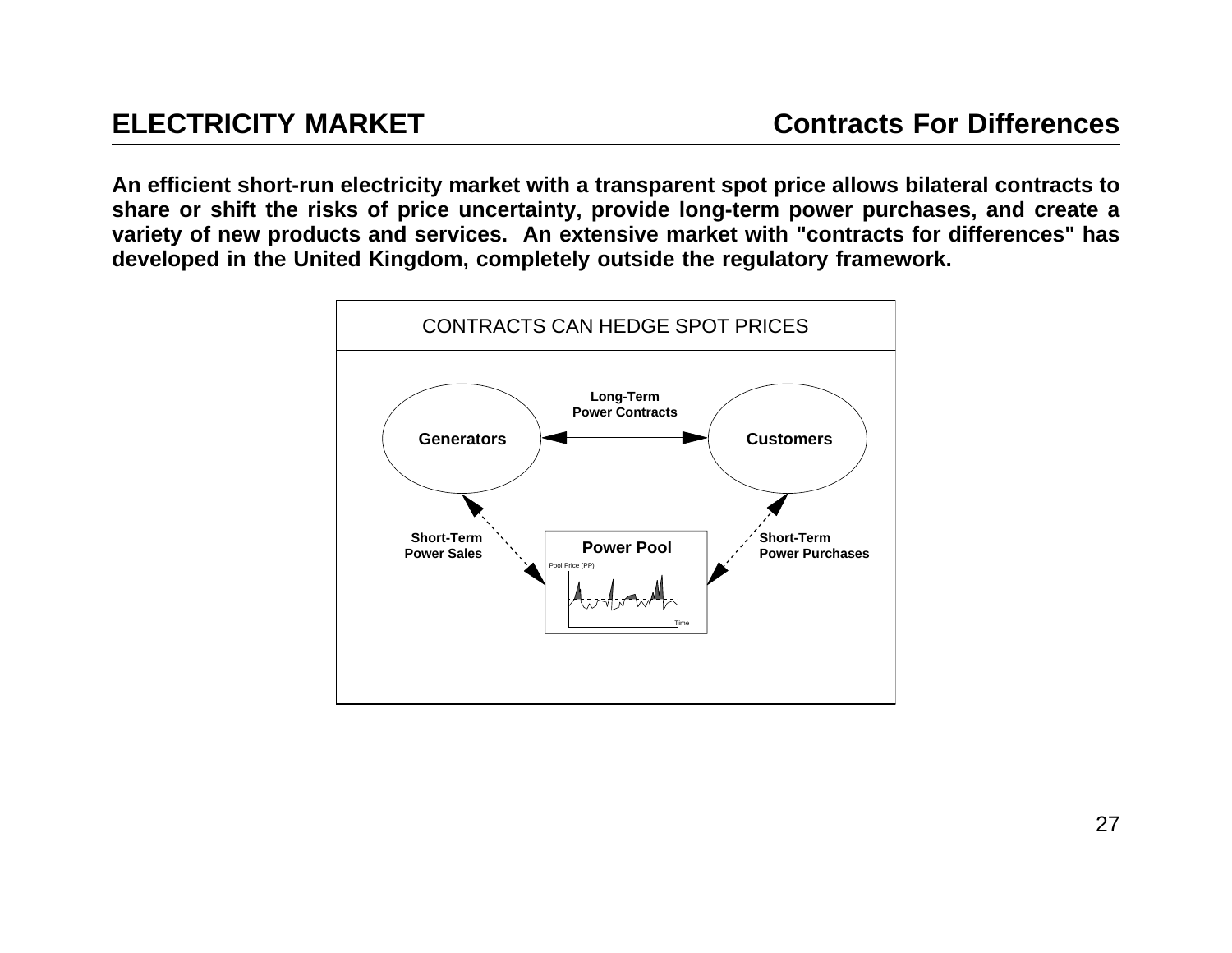A limitation of a single price electricity market, such as that utilized in the United Kingdom, is that **it ignores network interactions and transmission constraints:**

- • The market assumes that all generation and consumption occur at the same point, with no transmission constraints.
- • True transmission constraints create "out-of-merit" generation and <sup>a</sup> growing cost problem that, in the U.K., is currently spread across all system users.
- • With large congestion costs ignored, system users do not face efficient incentives for generation and consumption.
- • Grid operators have no market method to signal efficient grid expansion and, as in the U.K., no method of compensation for grid upgrades.
- • Fundamentally, the single price or U.K. model ignores grid interactions that are central to any analysis of the transmission system.
- • The Norwegian pricing structure includes congestion costs, but these are minor and have not required <sup>a</sup> system of tradeable transmission rights.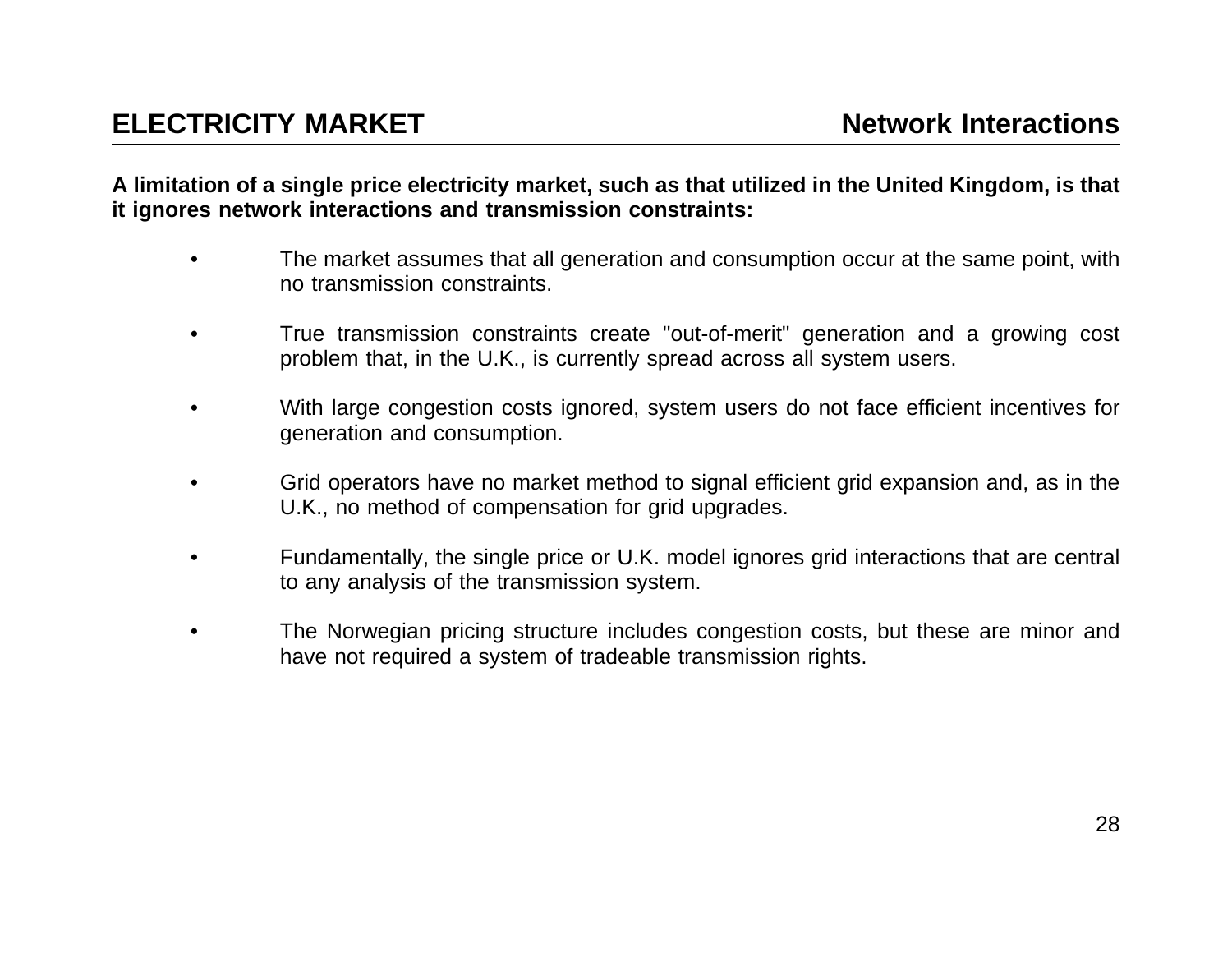Postage stamp rates or one-part transmission prices based on actual usage are simple and familiar, but may not be adequate in supporting a more competitive electricity market.

- • For the vertically integrated electricity industry, least-cost system usage did not depend on pricing incentives. Historical focus of transmission pricing has been on revenue recovery without concern for economic incentives affecting use of the grid.
- • Open access and competition require and reinforce <sup>a</sup> focus on economic incentives and equivalent pricing for equivalent unbundled services.
- • Economies of scale and network interactions in transmission loom large, and economic efficiency may require two-part tariff structures:
	- **--** Fixed charges to cover revenue requirements and pay for long-term transmission rights;
	- **--**Short-term opportunity cost pricing for actual system use.
- • Open-access on an equivalent basis is defined as the right to connect to the grid and pay short-term usage prices for actual power flows.
- • Consistent with <sup>a</sup> two-part tariff structure, the long-term transmission right is to collect congestion rentals to hedge the changes in usage prices.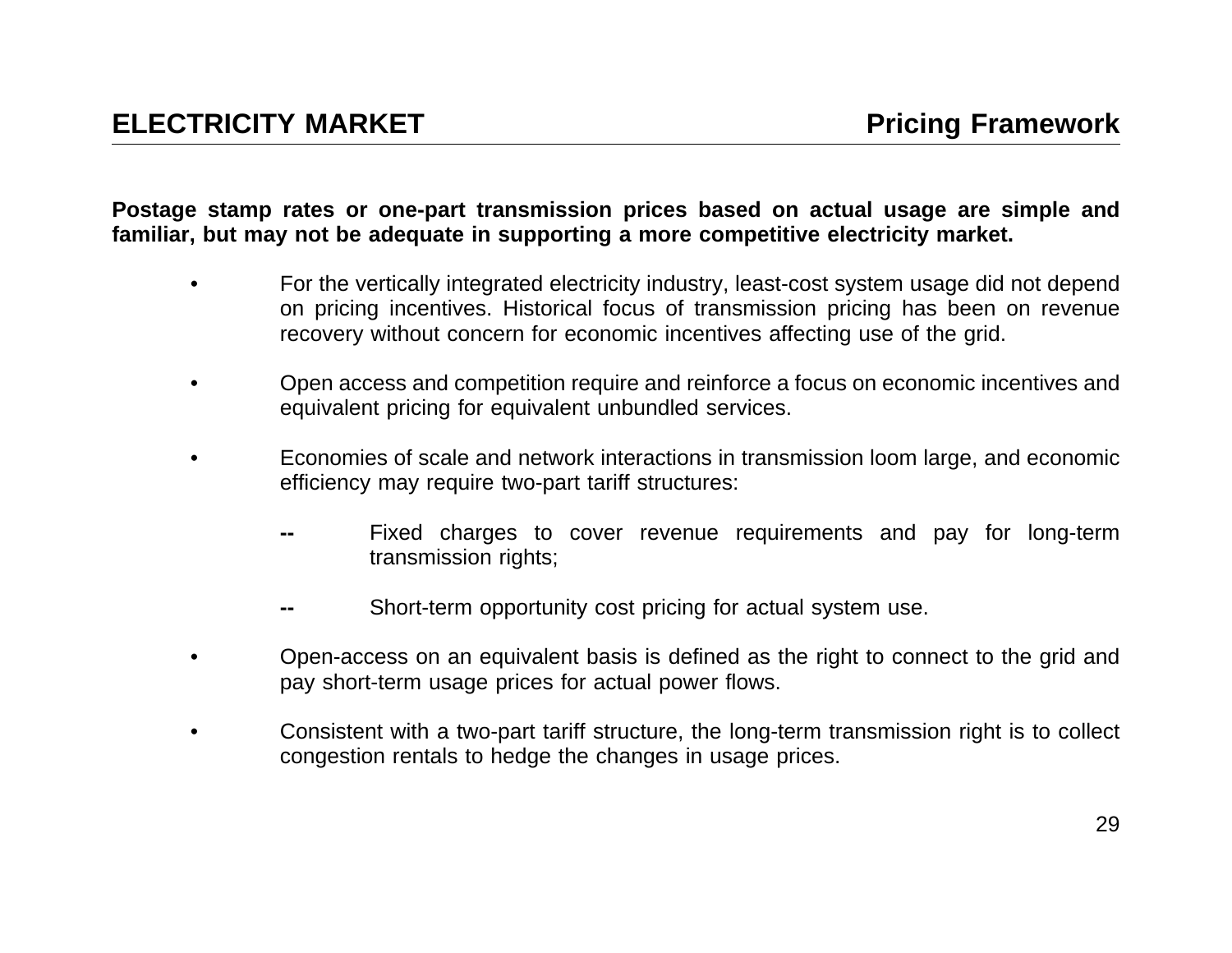The natural extension of a single price electricity market is to operate a market with locational spot **prices.**

- • It is <sup>a</sup> straightforward matter to compute "Schweppe" spot prices based on marginal costs at each location.
- •Transmission spot prices arise as the difference in the locational prices.

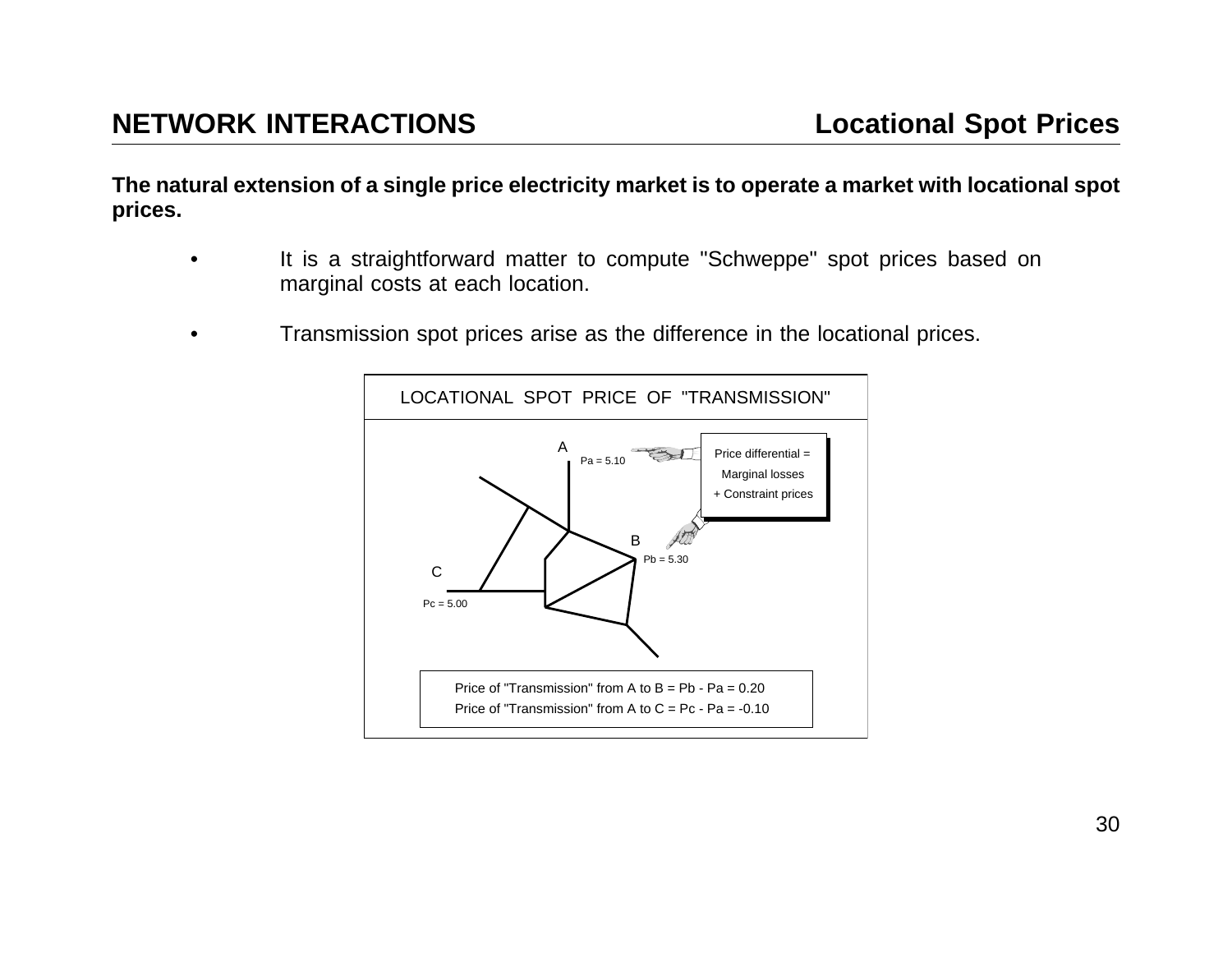The volatility of locational spot prices implies volatile transmission prices between locations. This **requires some mechanism to provide long-run price certainty.**

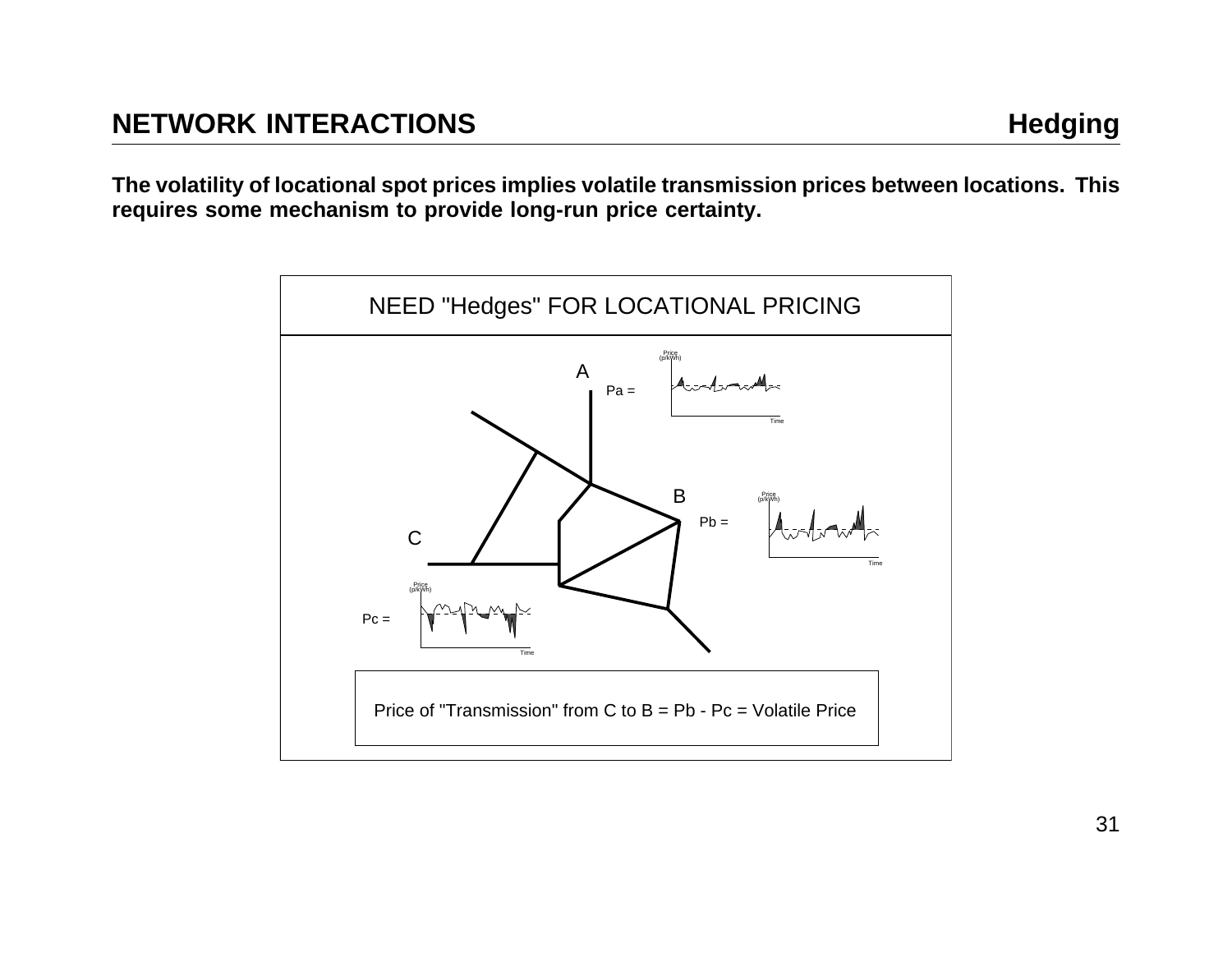The design of a system of transmission rights stands at the center of the policy debate. Analysis **of common objectives reveals the importance of network interactions.**

- • **Contract Implementation.** Transmission rights should provide the owner with the economic equivalent of <sup>a</sup> long-term transmission contract. In effect, transmission rights should provide the owner with the right to deliver power to the grid at the origin bus and to receive power from the grid at the destination bus. The transmission rights should be based on compensation consistent with economic dispatch and efficient prices. This avoids the need to guarantee specific performance.
- • **Bankable Charges.** A generator should be able to contract with <sup>a</sup> customer and be certain of the cost of power delivery over the life of the contract, supporting financing of long-term contract.
- • **Maximal Allocations.** The combined set of transmission rights should be such that if the actual use of the system is according to the rights, no other rights that users value could be allocated.
- • **Revenue Adequacy.** The transmission rights should not create any economic risk exposure for the system operator. The compensation system should be revenue adequate such that the operator will always collect enough revenue to cover obligations related to the transmission rights.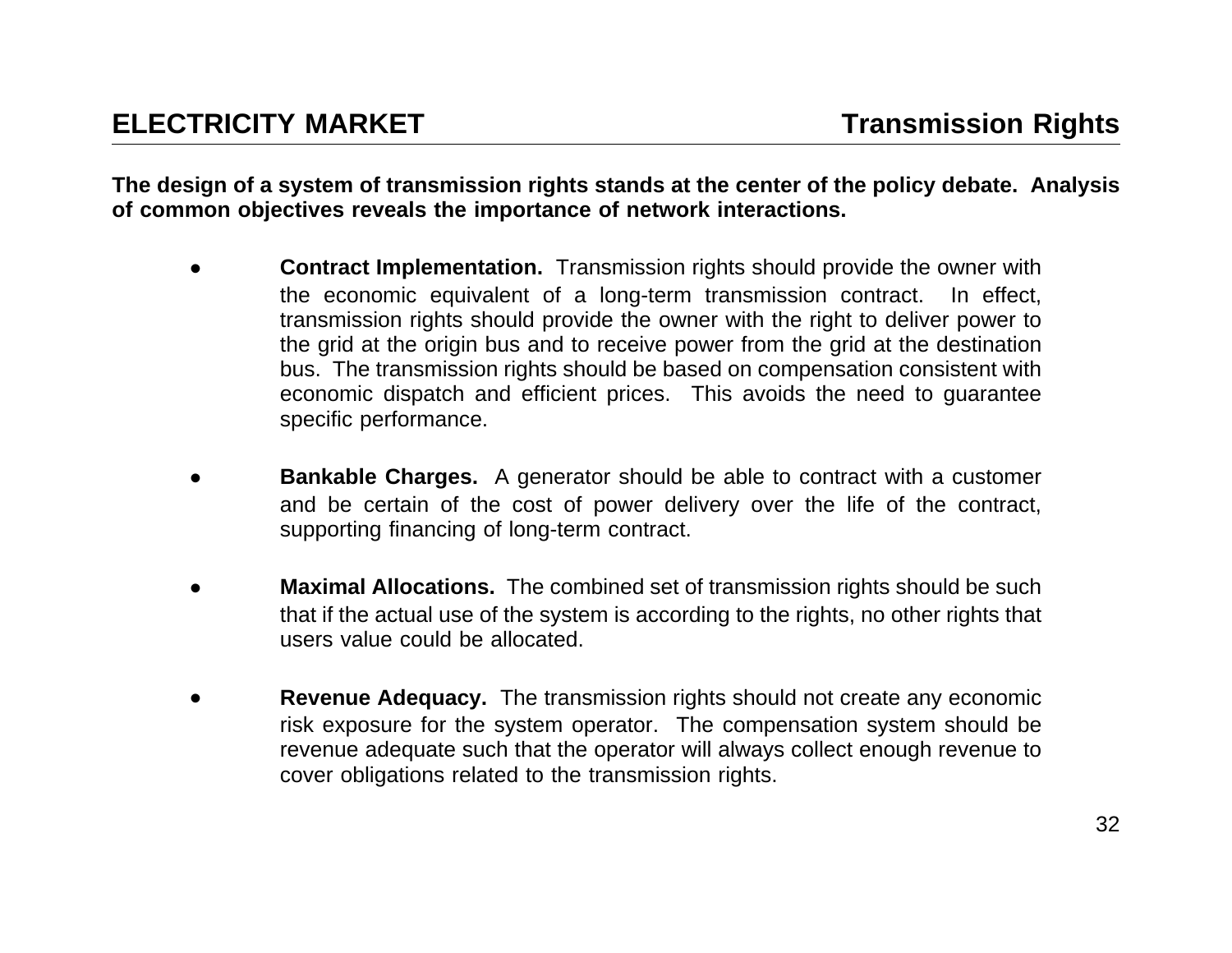- •**Efficient Operations.** There should be no incentives for the system operator to deviate from the least-cost dispatch or create congestion. All congestion revenues should be distributed to the right-holders, with no residual congestion payments.
- •**Incremental Expansion.** The rights should allow for incremental expansion of the transmission grid without affecting the allocation of existing rights.
- •**Market Determined.** Transmission grid expansion should be market driven with users paying fixed charges for expansion and receiving transmission rights.

--------------------------------------------------------------------------------------------------

• **Bidirectional Application?** In the case of <sup>a</sup> single line, it is natural to think of transmission rights as bidirectional. For instance, <sup>a</sup> simple sharing rule is both bankable and bidirectional. However, in <sup>a</sup> network, the sharing rule is not bankable. Bankable network rights may be inherently directional: the flow is defined "from i to j," not "between i and j." This is gives rise to negative congestion obligations under certain circumstances.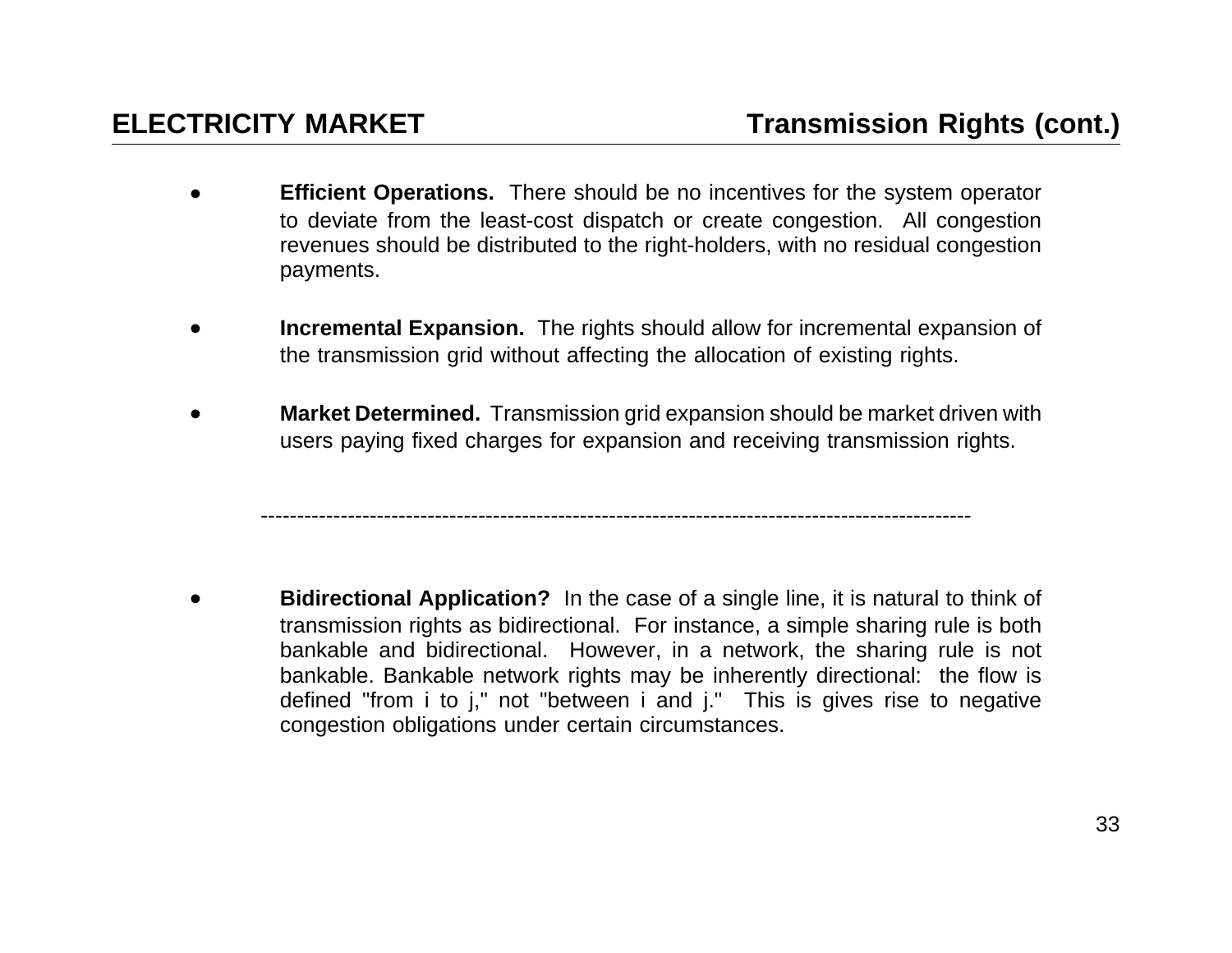A mechanism for hedging volatile transmission prices can be established by defining transmission congestion contracts to collect the congestion rents inherent in efficient, short-run spot prices.

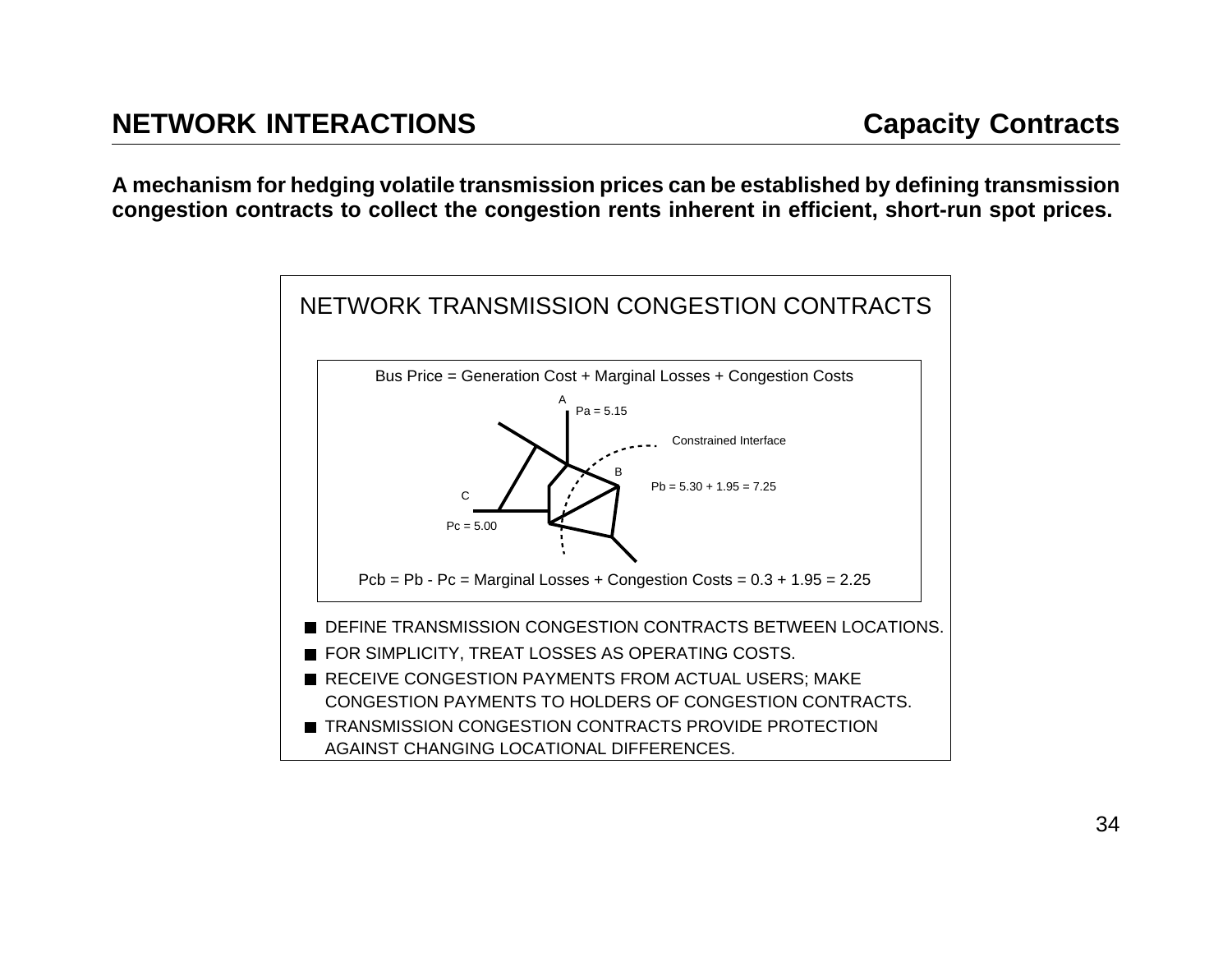There are alternative interpretations of contract network rights defined as transmission congestion **contracts, with various advantages for implementation and interpretation. For example:**

- •**Difference in Congestion Costs.** Receive the difference in congestion costs between two buses for <sup>a</sup> fixed quantity of power.
- • **Purchase at <sup>a</sup> Distant Location**. Purchase <sup>a</sup> fixed quantity of power at one location but pay the price applicable at <sup>a</sup> distant location.
- • **Dispatch with No Congestion Payment**. Inject and remove <sup>a</sup> fixed quantity of power without any congestion payment.

Excess congestion rents may remain after paying all obligations under the transmission congestion contracts. These excess rentals should not remain with the pool operator or grid owner, but could be distributed according to some sharing formula to those paying the fixed costs of the existing grid or along with the payments under transmission congestion contracts.

Many variants are possible, allowing great flexibility in developing and trading contracts. The contract network can allow great commercial flexibility while respecting the reality of the actual network in determining the locational prices.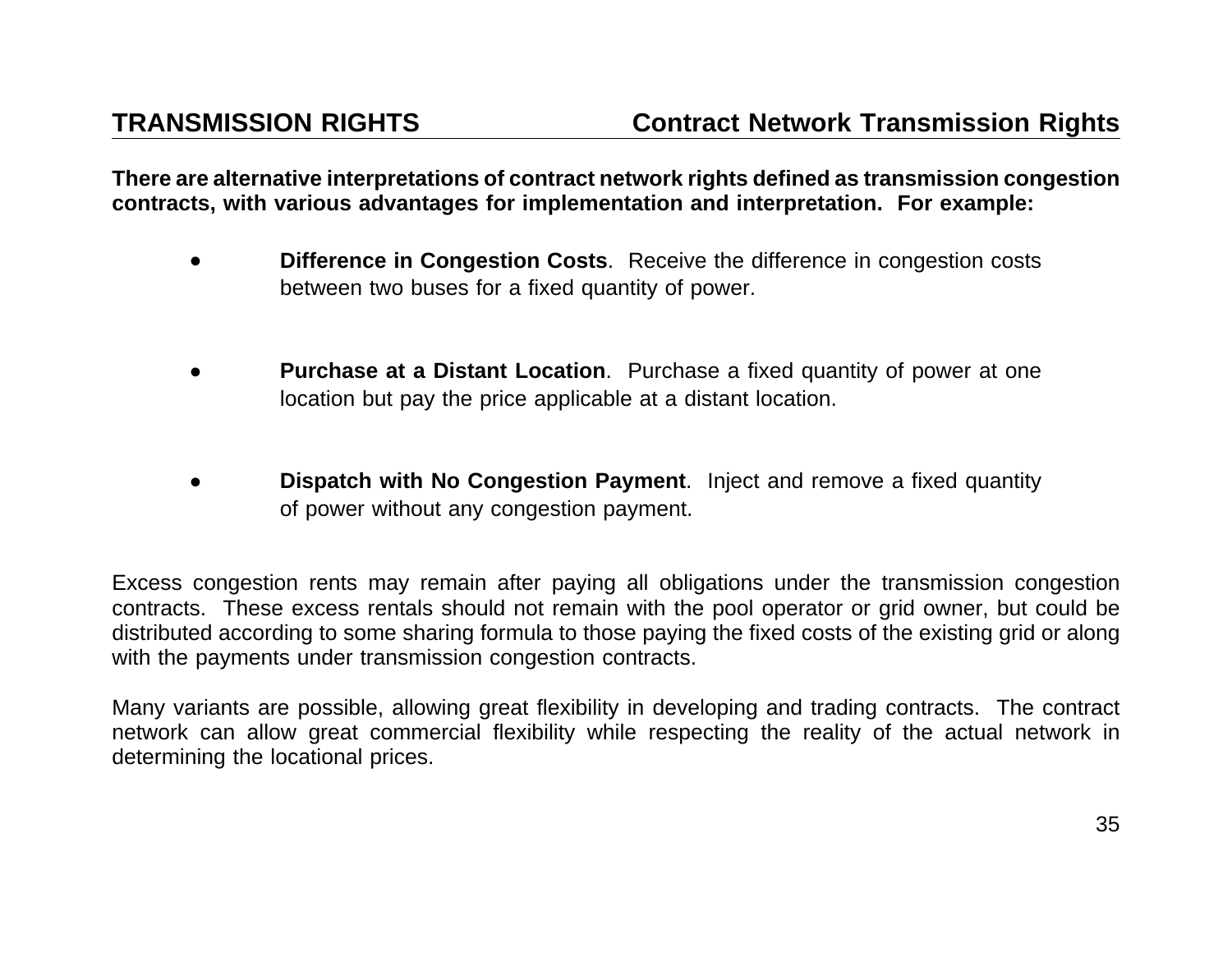The pool-based market structure could include scheduling transactions to deal with unit **commitment issues and balancing transactions for the final dispatch. Contract-network** transmission congestion contracts would be valued for the scheduling transactions. Bidding for **the scheduling transactions would determine final dispatch commitments.**

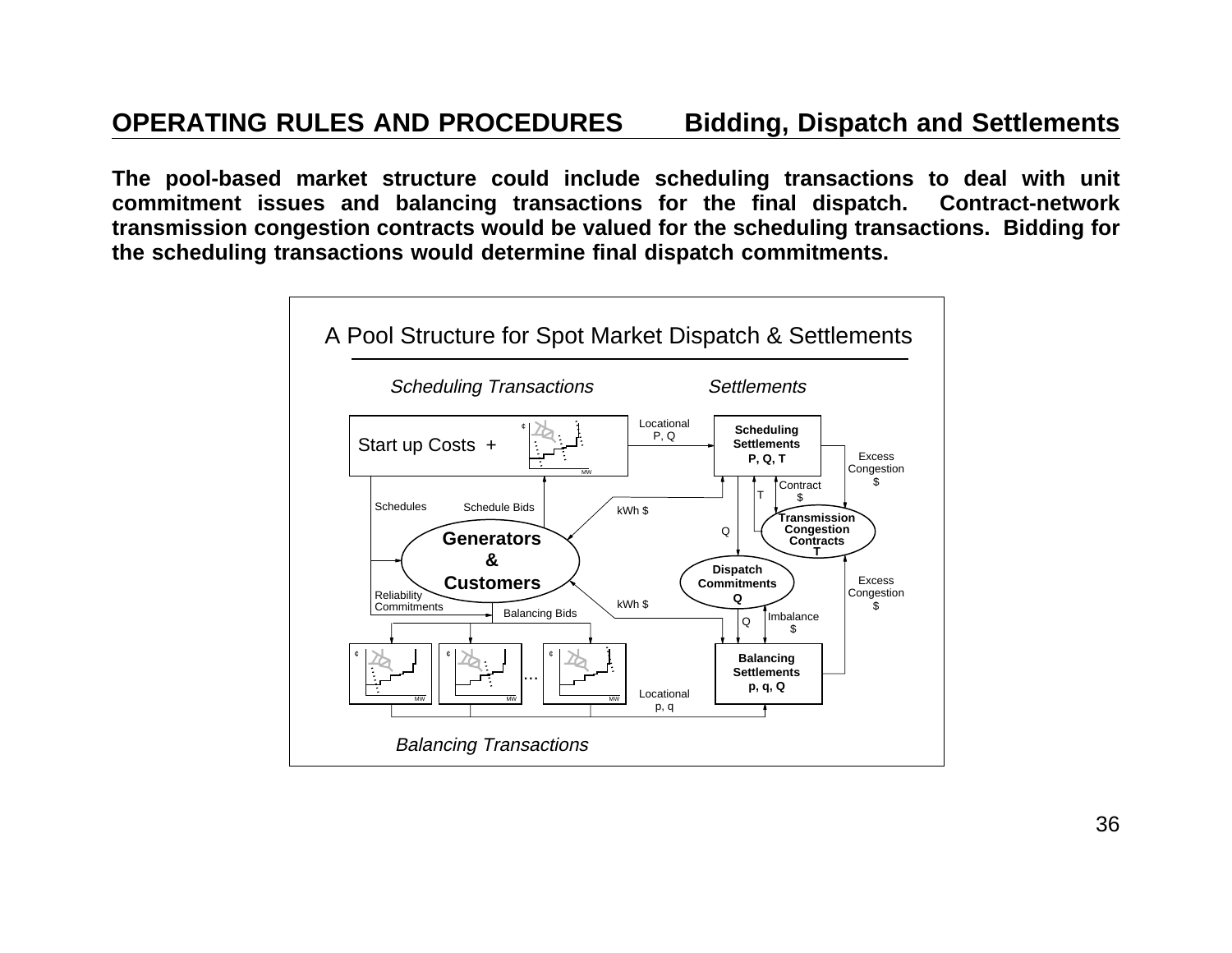The scheduled loads from the day-ahead bids establish the dispatch commitments for the spot market. Scheduling settlements are at the day-ahead price and final balancing settlements apply **the imbalance price to deviations from the scheduled quantities.**

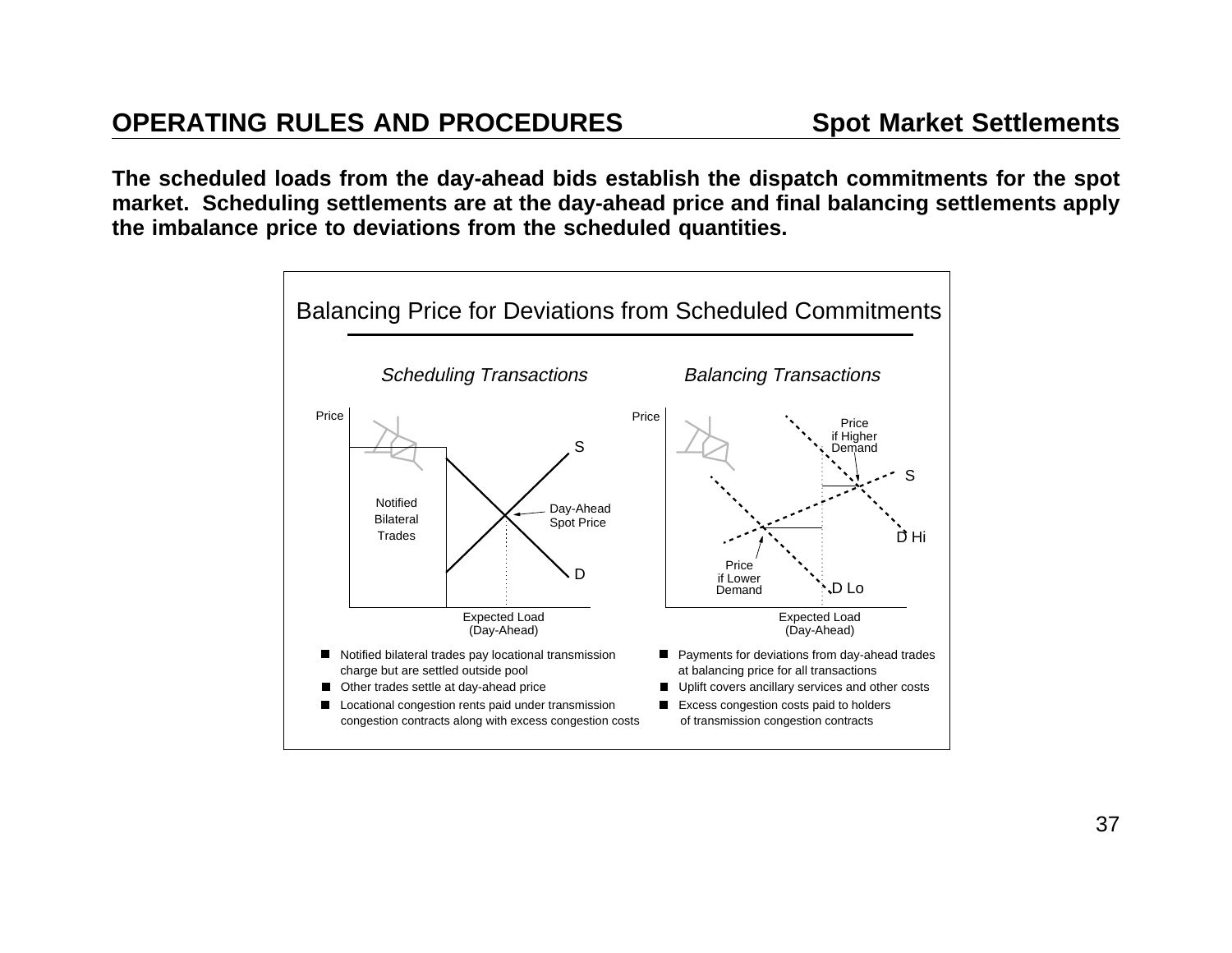Market participants can achieve price stability through contracts. Bilateral contracts can share risks for electricity prices at a location. Transmission contracts can protect buyers and sellers **against system congestion.**

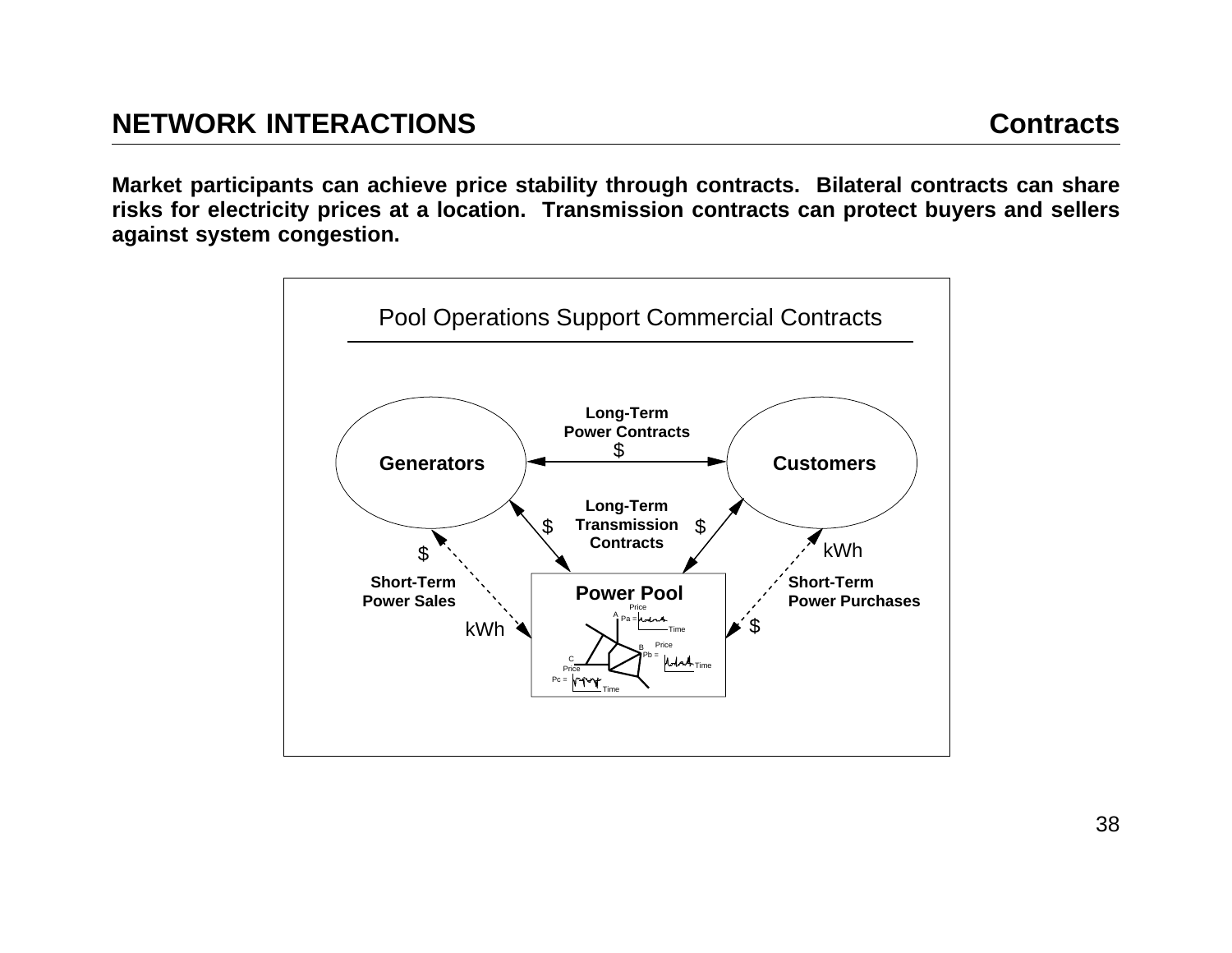Poolco support of transmission open access and coordination for competition provides a large **part of the solution.**

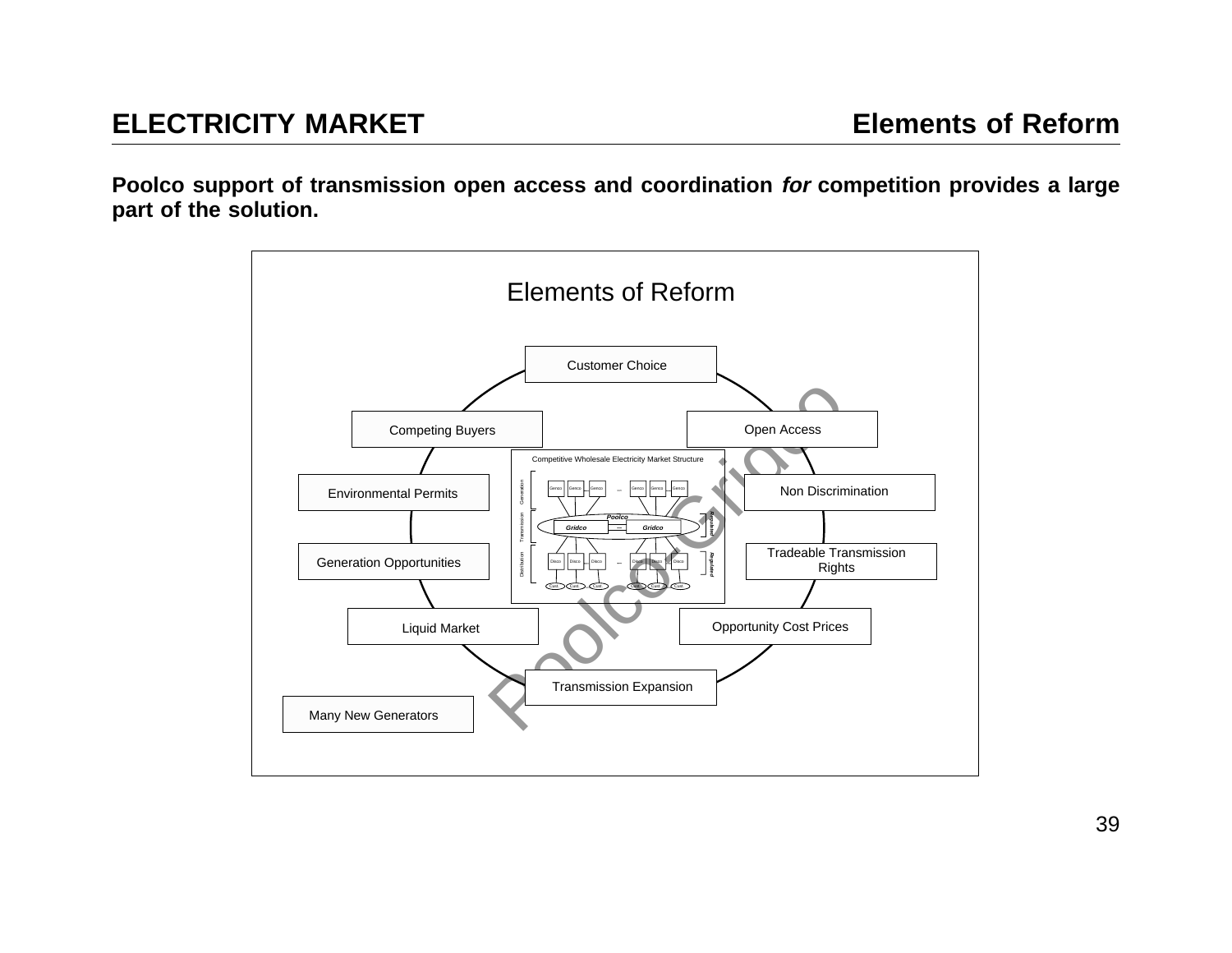Customer choice through *Efficient Direct Access* builds on the reality of a competitive market with open access and comparability of service. It provides real customer choice through access to the wholesale market consistent with jurisdictional boundaries and incentives for efficient decisions.

- • **Arm's Length Spot Price.** The wholesale market will develop <sup>a</sup> transparent arm's length spot price. It may be through hubs--such as in natural gas--or <sup>a</sup> pool, or some mixture of <sup>a</sup> bilateral and <sup>a</sup> pool-based market. The more efficient the wholesale market, the better, but some price will appear against which buyers and sellers can trade.
- •**Time-of-Use Tariff.** All customers remain with the distribution utility under traditional cost-of-service rate principles. However, customers have <sup>a</sup> time-of-use tariff with the energy component set to the observed arm's length spot price. This approach is related to "net back" pricing principles familiar from other regulatory settings and as advanced by many others (Moskovitz).

With such time-of-use rates, customers have real access to the wholesale market. They can enter into contracts for differences with generators, to provide whatever security or flexibility that they are prepared to pay for in the market. This moves the obligation to invest in commodity energy **from regulated monopoly to <sup>a</sup> competitive market.**

• **Commodity Energy Investments Left to Market**. Regulated utilities stop making investments in new long-term energy or generation capacity commitments under cost-ofservice regulation.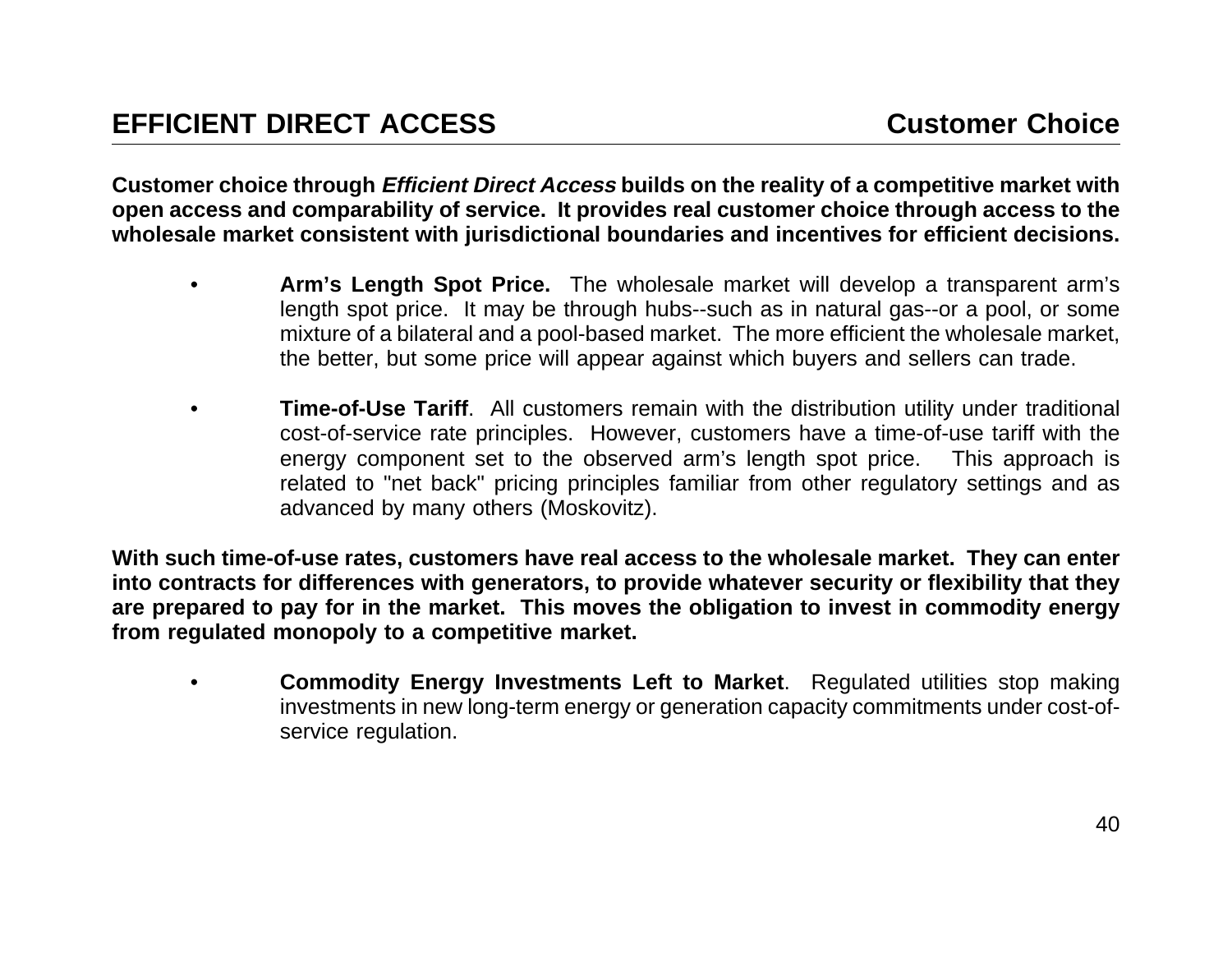*Efficient Direct Access* requires only a competitive wholesale market and a modest rate innovation. This approach to direct access is functionally equivalent to "physical direct access" but easier to implement. Efficient Direct Access (aka "virtual direct access" by the CPUC):

- • **Changes No Jurisdiction.** Customers never leave the local utility. Formally the utility buys from the wholesale market and resells at the spot price. There are no changes in cost-of-service principles or formal entry into the FERC regulated wholesale market.
- • **Requires No New Legislation**. State regulatory authorities have long set the time-ofuse tariffs. The extension to using the arm's length spot price is important, but it is <sup>a</sup> difference only in <sup>a</sup> small detail that should raise no controversy.
- • **Strands No Assets**. All customers remain under the cost-of-service tariff. Decisionson rates and cost recovery can proceed as before, independent of the existence of Efficient Direct Access and customer choice.
- • **Abandons No Worthy Programs**. Whatever can be done under traditional cost-ofservice regulation--limited by the inevitable pressures of <sup>a</sup> more open wholesale market- can be continued under Efficient Direct Access. Universal service support, investments in energy efficiency, and subsidies for renewable and other environmentally preferred alternatives could be made when justified, and included in the cost of service applied to all customers separate from the time-of-use energy charges.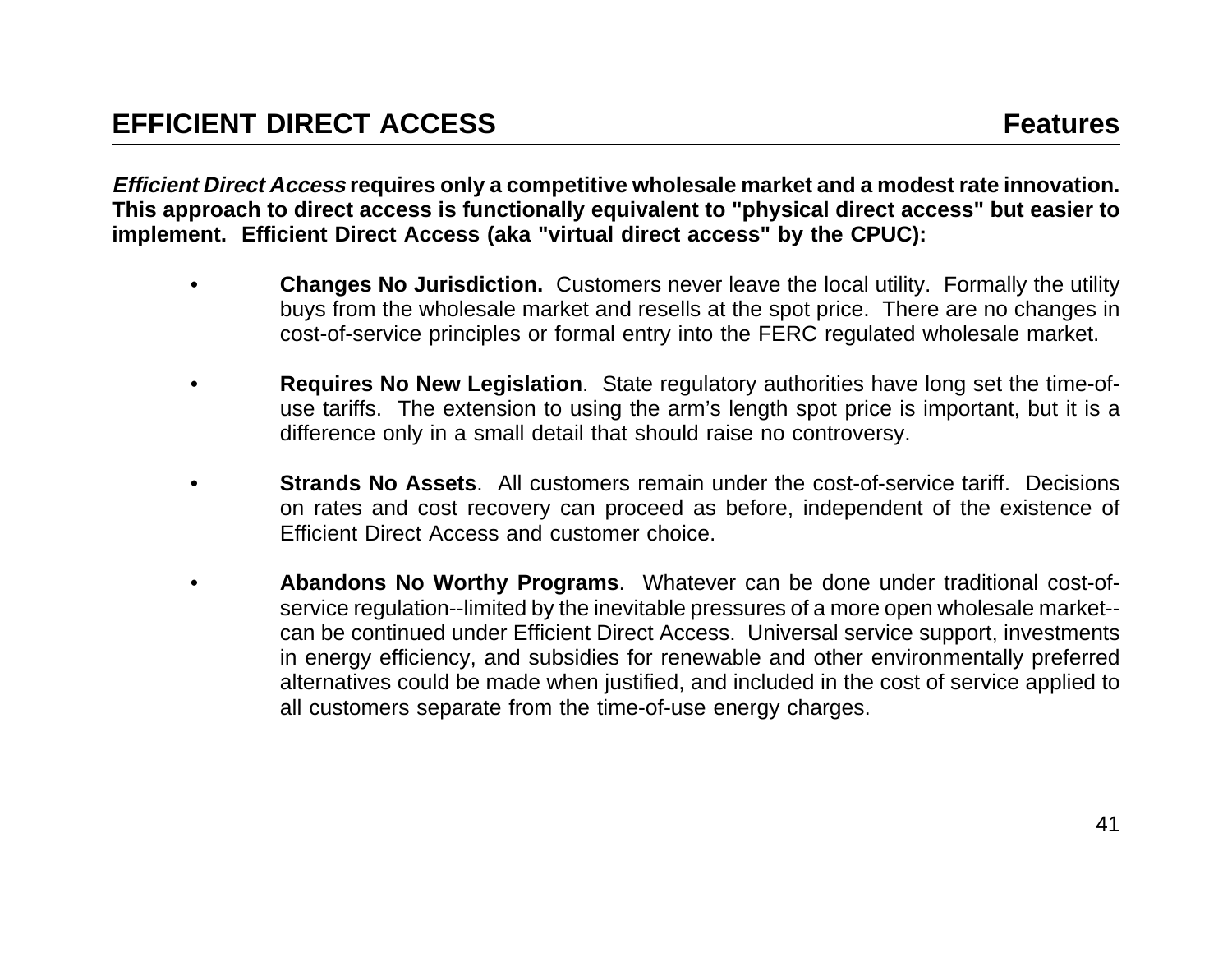•

*Efficient Direct Access* provides real benefits consistent with the many other goals of the partially **competitive and partially regulated electricity market. Efficient Direct Access:**

- • **Provides Customer Choice.** Customers who wish to make long-term arrangements for contracts with generators have full freedom through the mechanism of contracts for differences, which conform to the reality of the electricity market.
- • **Reduces Regulatory Demands**. Central planning for all commodity resource procurement can move to the decentralized decisions of the competitive market.
- •**Supports Efficient Investment.** Since payment for sunk costs or other mandated programs is independent of the source of power or the arrangements under long-term contracts, the incentives support efficient investment in new facilities and services for commodity electricity.
	- **Gives Utilities an Exit Strategy**. Since there is no need to delay Efficient Direct Access to allow for recovery of sunk costs, regulated utilities can immediately stop investment in new regulated generation commitments, redefining the obligation to serve as the obligation to deliver.

Efficient Direct Access need not disrupt the market, and retail wheeling can be abandoned as a fiction from the past, like the contract path for transmission. Attention should return to the development of the wholesale market and regulation of the remaining monopoly elements.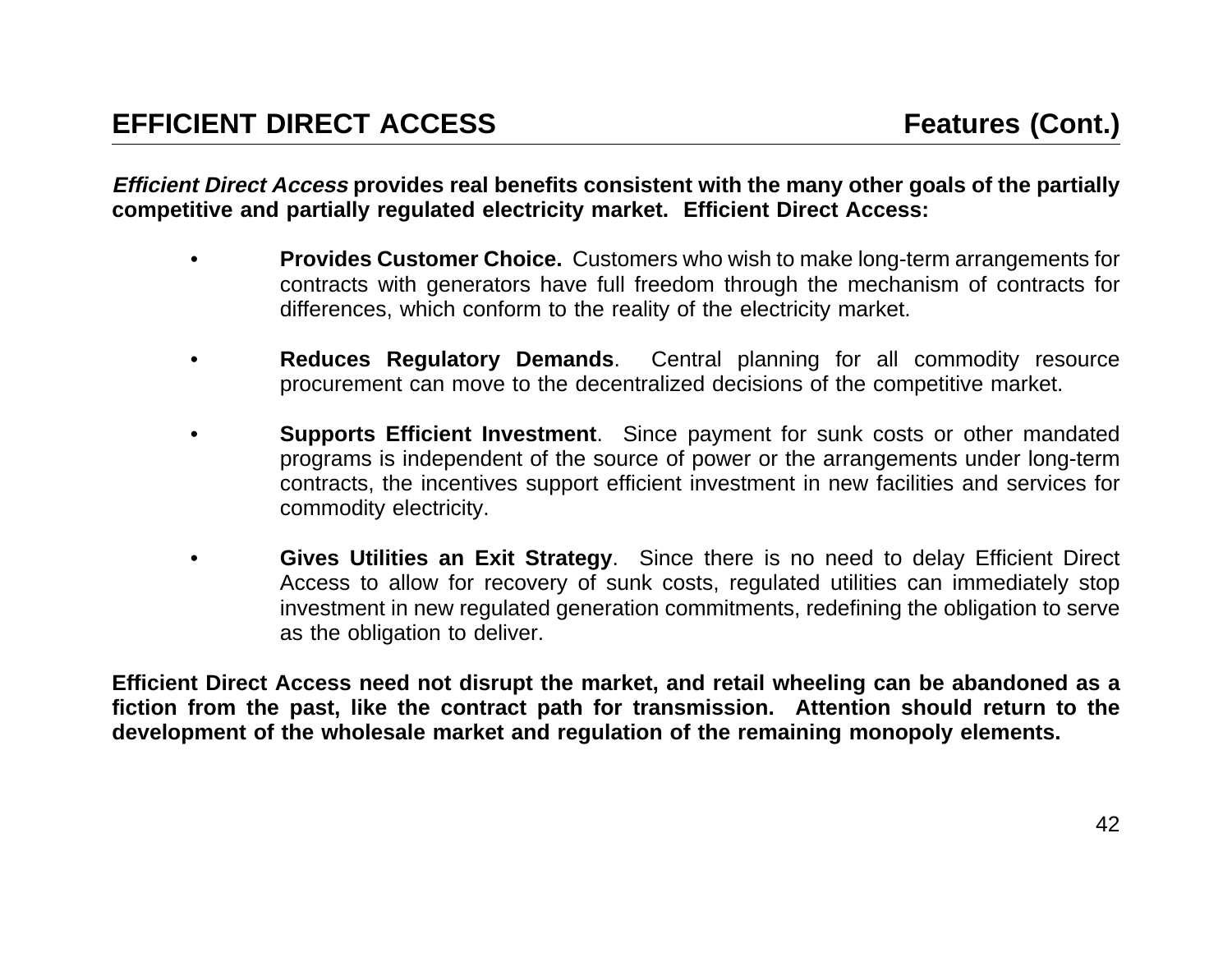The degree of unbundling and competition, whether wholesale or retail, is a policy choice. In designing a competitive market, a focus should remain on providing nondiscriminatory, equal **access to the essential facilities.**

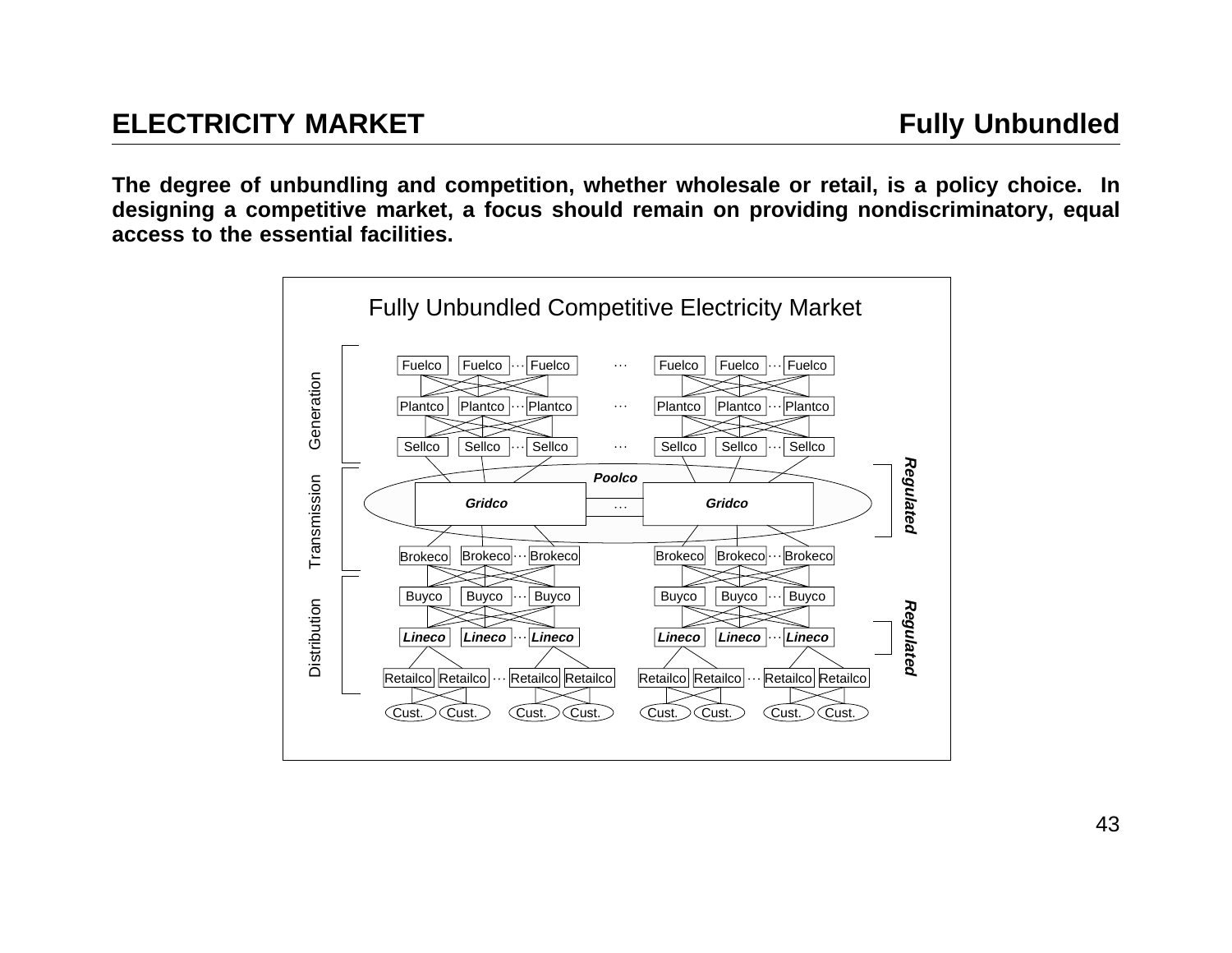Market participants can achieve price stability through contracts. Bilateral contracts can share risks for electricity prices at a location. Transmission contracts can protect buyers and sellers **against system congestion.**

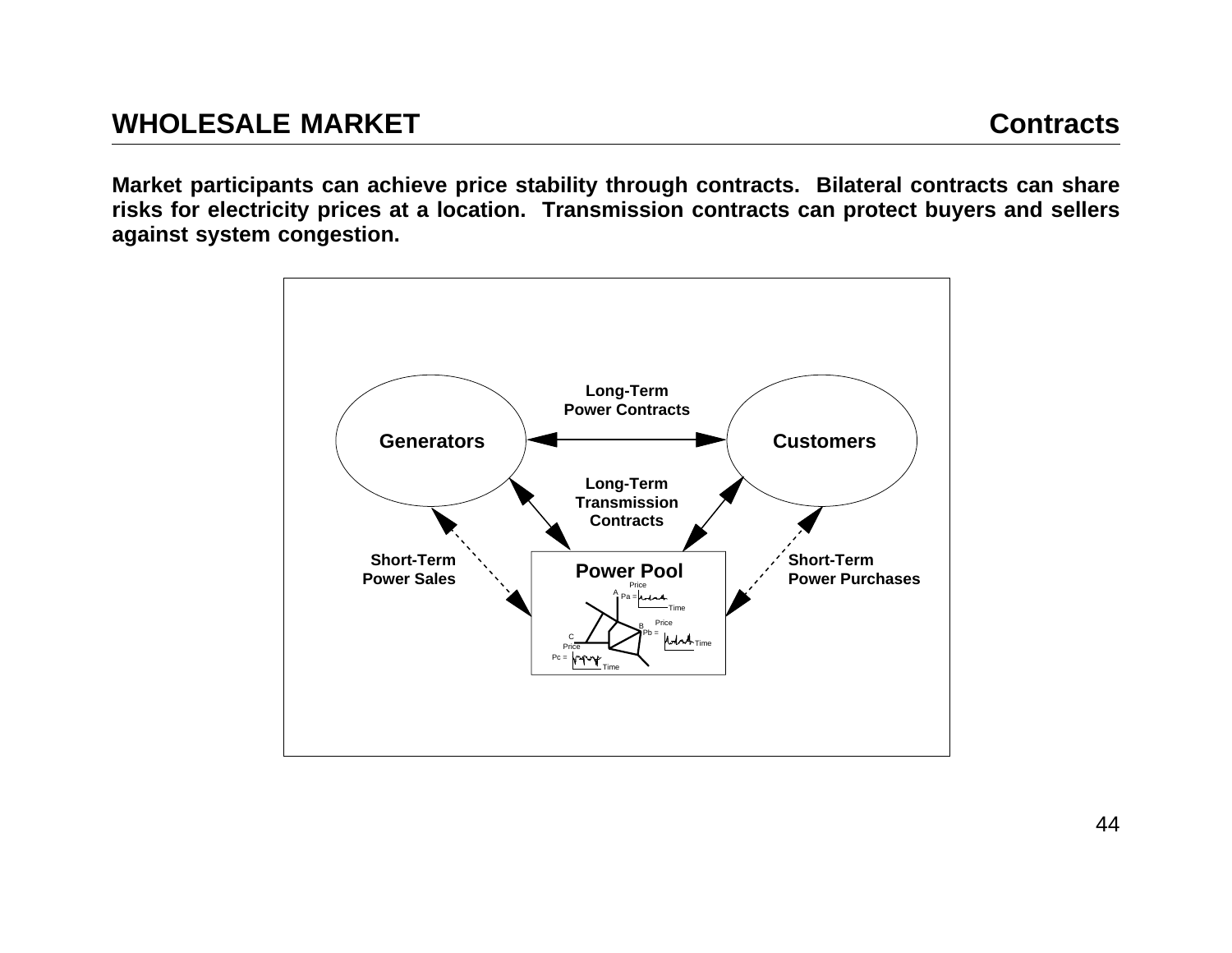**Appendix**

# **Pool Structure and Network Pricing Illustrations**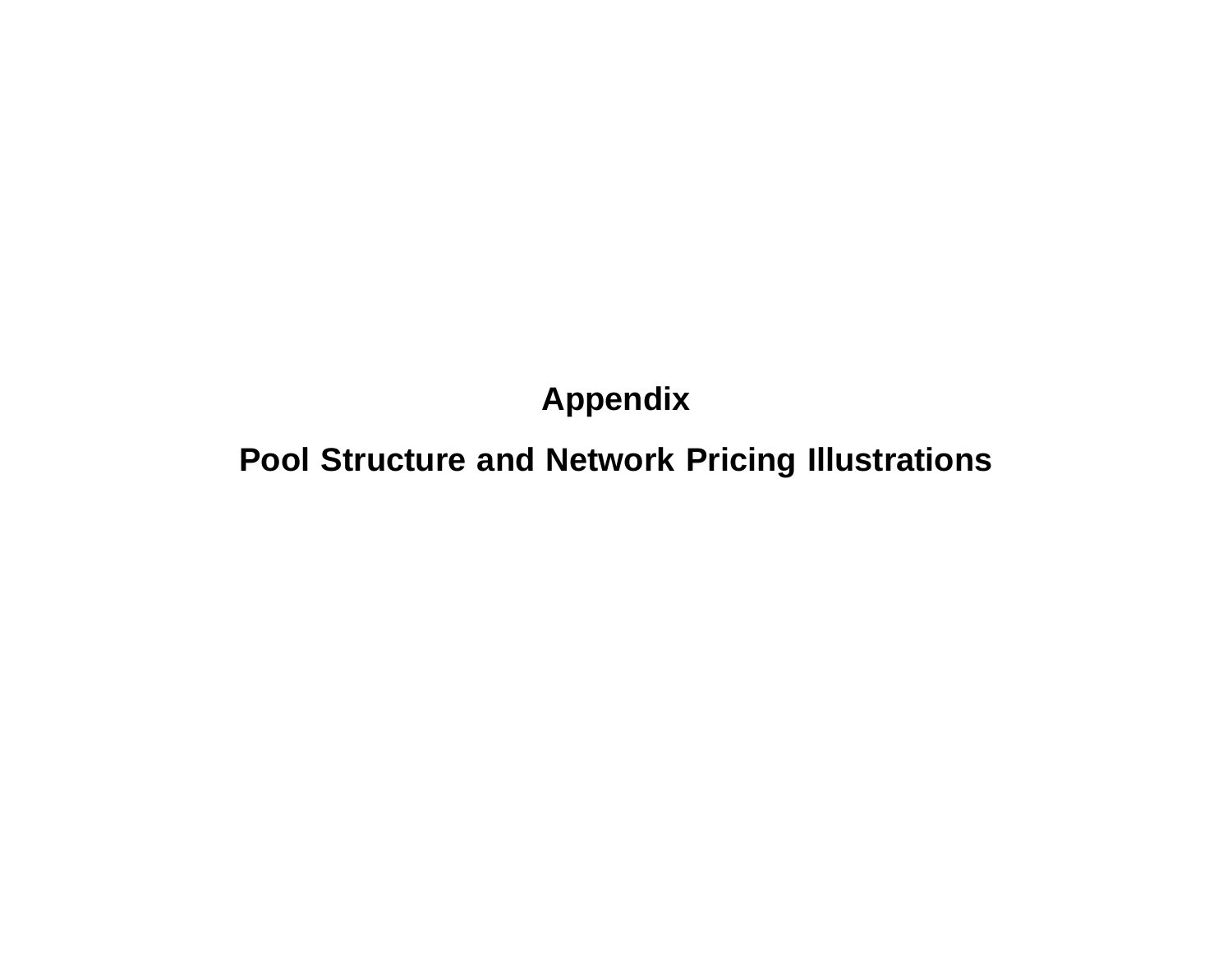The examples assume <sup>a</sup> transmission system with the following characteristics:

- •Generation available at four locations in the East (Y, Z) and West (A, B).
- • Load in the East, consisting of the Yellow LDC at <sup>V</sup> and the Orange, Red and Blue LDCs at W.
- •Load in the West, consisting of <sup>a</sup> Green LDC at C.
- •Interface constraint of <sup>150</sup> MW between bus <sup>D</sup> and buses <sup>M</sup> and N.
- •Thermal constraints of <sup>90</sup> MW between <sup>M</sup> and <sup>X</sup> and between <sup>N</sup> and X.
- • The New Gas and Old Gas generating facilities each consist of two generating units whose marginal costs of production differ.



Loads in this figure are illustrative and will vary systematically in each example. For convenience, losses are ignored in all examples.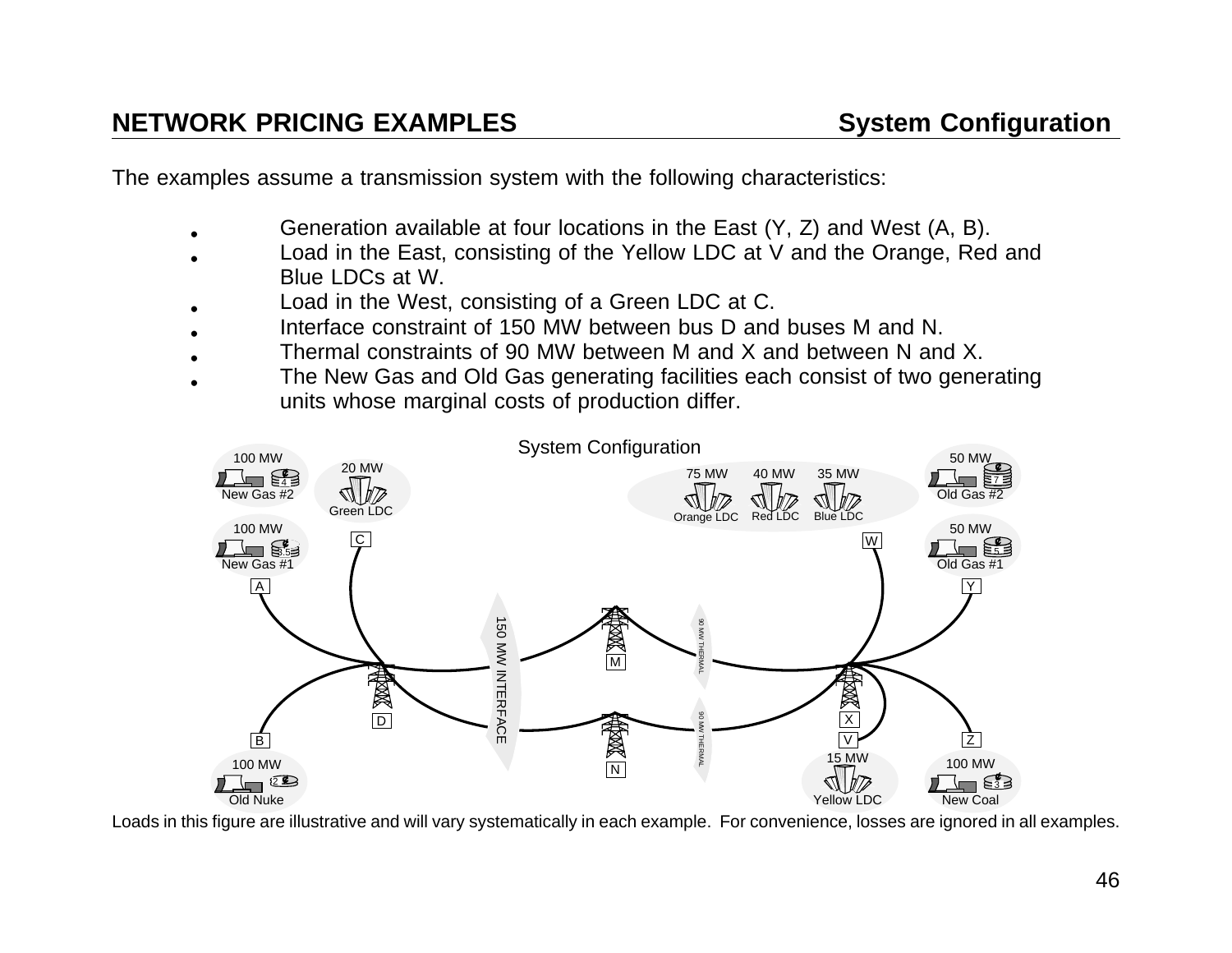## **NETWORK PRICING EXAMPLES Congestion**

A low cost, large capacity generator becomes available at bus "P." The IPP at bus "L" has bid in a must run plant at 25 MW, having arranged a corresponding sale to the Yellow distribution company at bus "V". Were it not for the IPP sale, more power could be taken from the inexpensive generators at bus "P" and at bus "A". However, because of the effects of loop flow, these plants are constrained in output, and there are different prices applicable at buses "D", "M", "N", and "X".

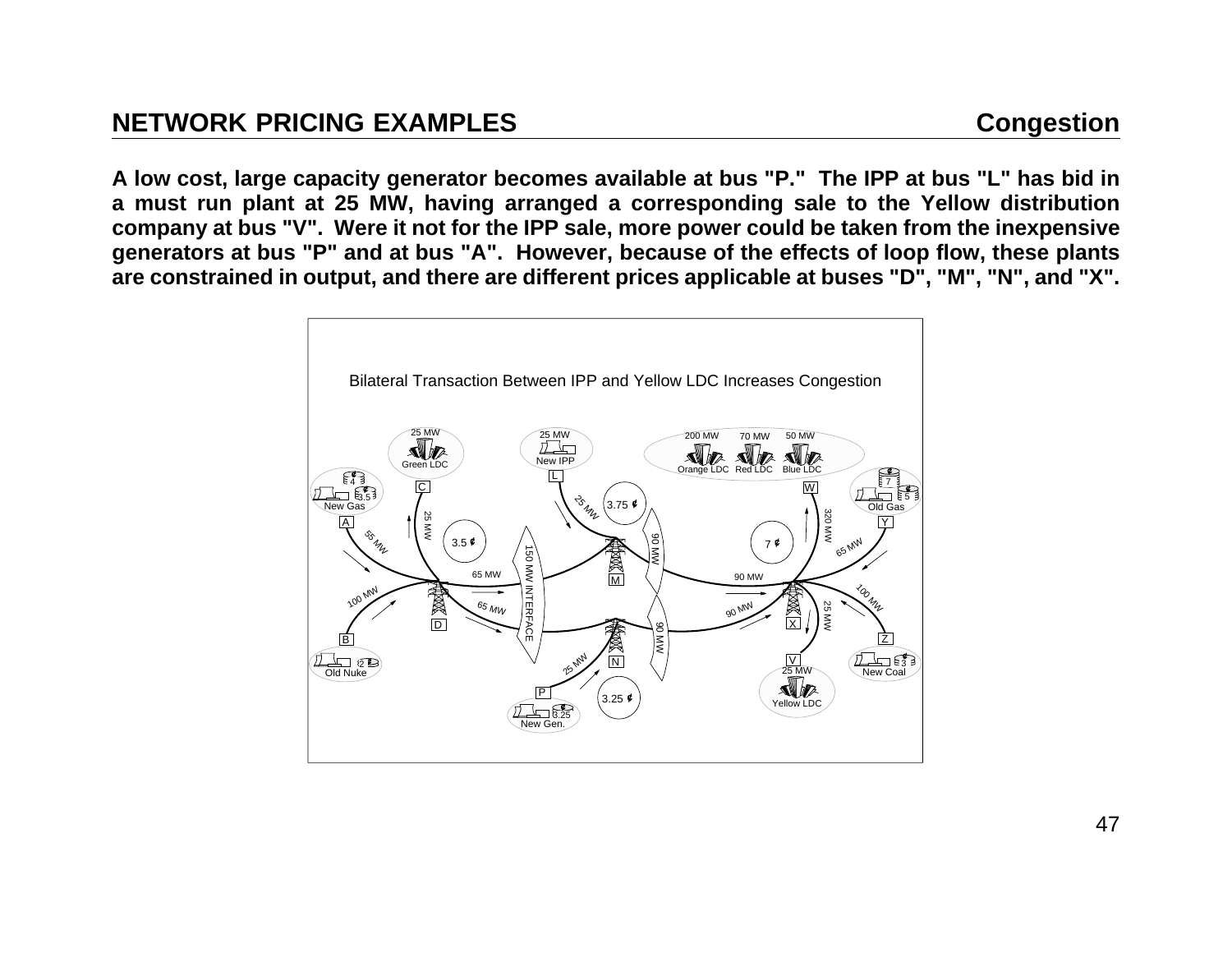Here every line in the main loop is constrained by a thermal limit of 90 MW, replacing the interface limit. With these constraints, an added load of 150 MW at bus "L" alters the flows for the market equilibrium. In this case, the combined effect of the increased load and the constraints leads to a price of 8.25¢ per kWh at bus "L". This price is higher than the 7¢ marginal running cost of the old gas plant at bus "Y", the most expensive plant in the system.

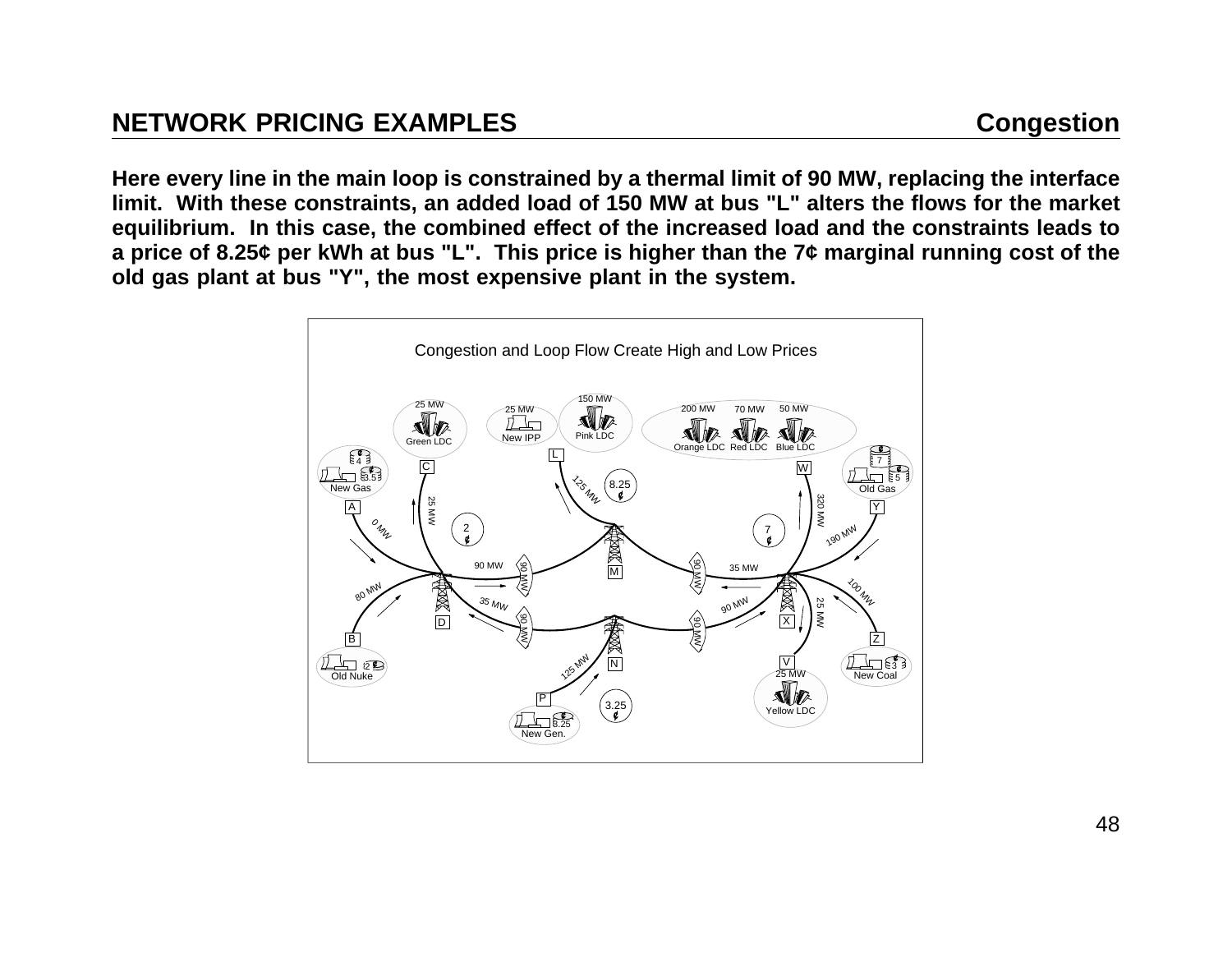### **NETWORK PRICING EXAMPLES Congestion**

Next a new line has been added to the network, connecting bus "N" to bus "M". This line is assumed to have a thermal limit of 50 MW. The new line adds to the capability of the network in that the new pattern of generation lowers the overall cost of satisfying the same load. The total cost reduces from \$20,962.50 to \$19,912.50. Although the average cost of power generation fell, the marginal cost of power increased at bus "L", where the price is now 10.75¢ per kWh.

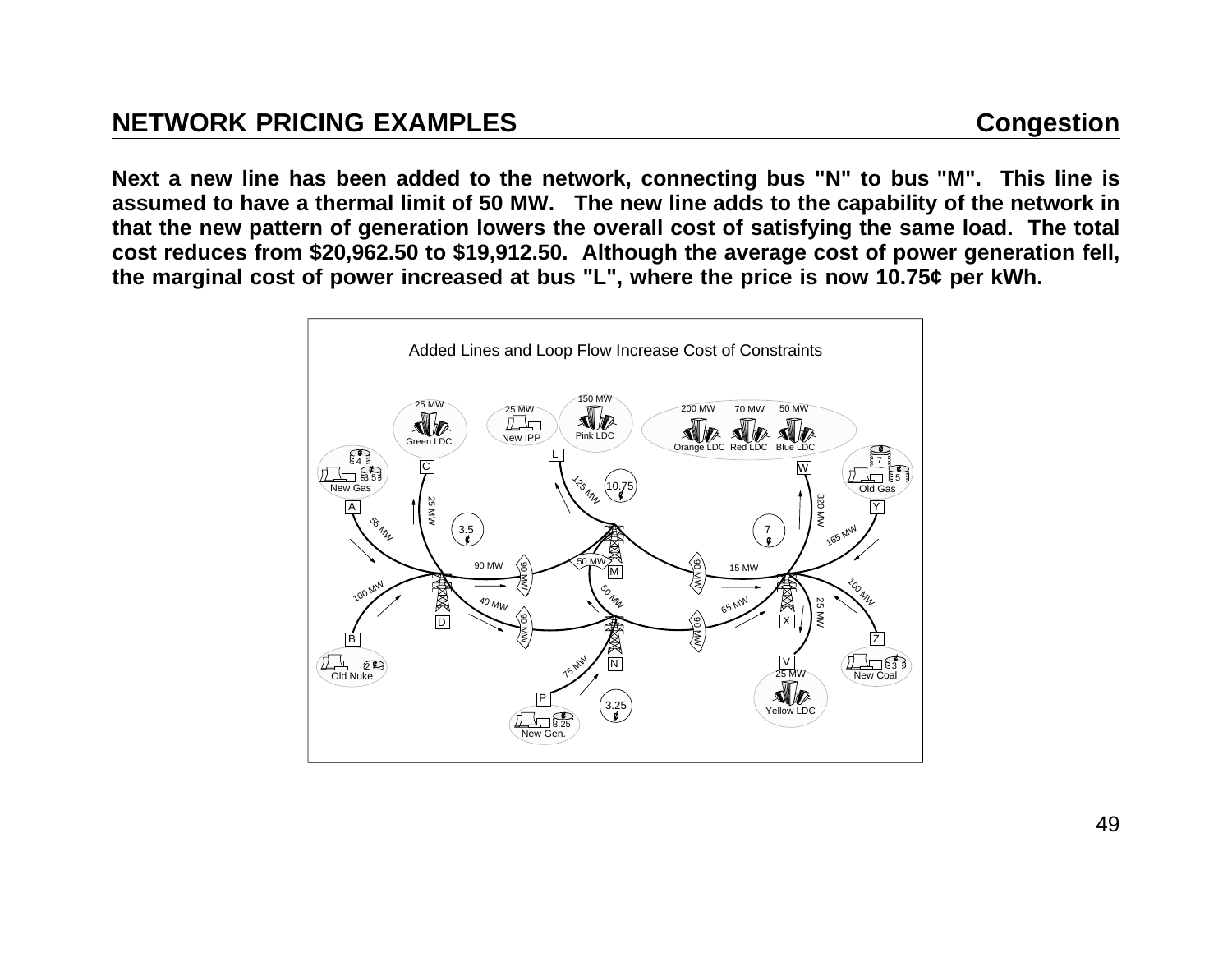### **NETWORK PRICING EXAMPLES Congestion**

Add a new bus "O" between bus "M" and bus "N", and lower the limit to 30 MW between bus "O" and bus "M". Bus "O" has a small load of 15 MW. The increased load of 15 MW at bus "O" actually lowers the total cost of the dispatch, as reflected in the negative price. Each additional MW of load at bus "O" changes the flows to allow a dispatch that lowers the overall cost of meeting the total load. With the 30 MW limit and no load at bus "O", there is no feasible dispatch.

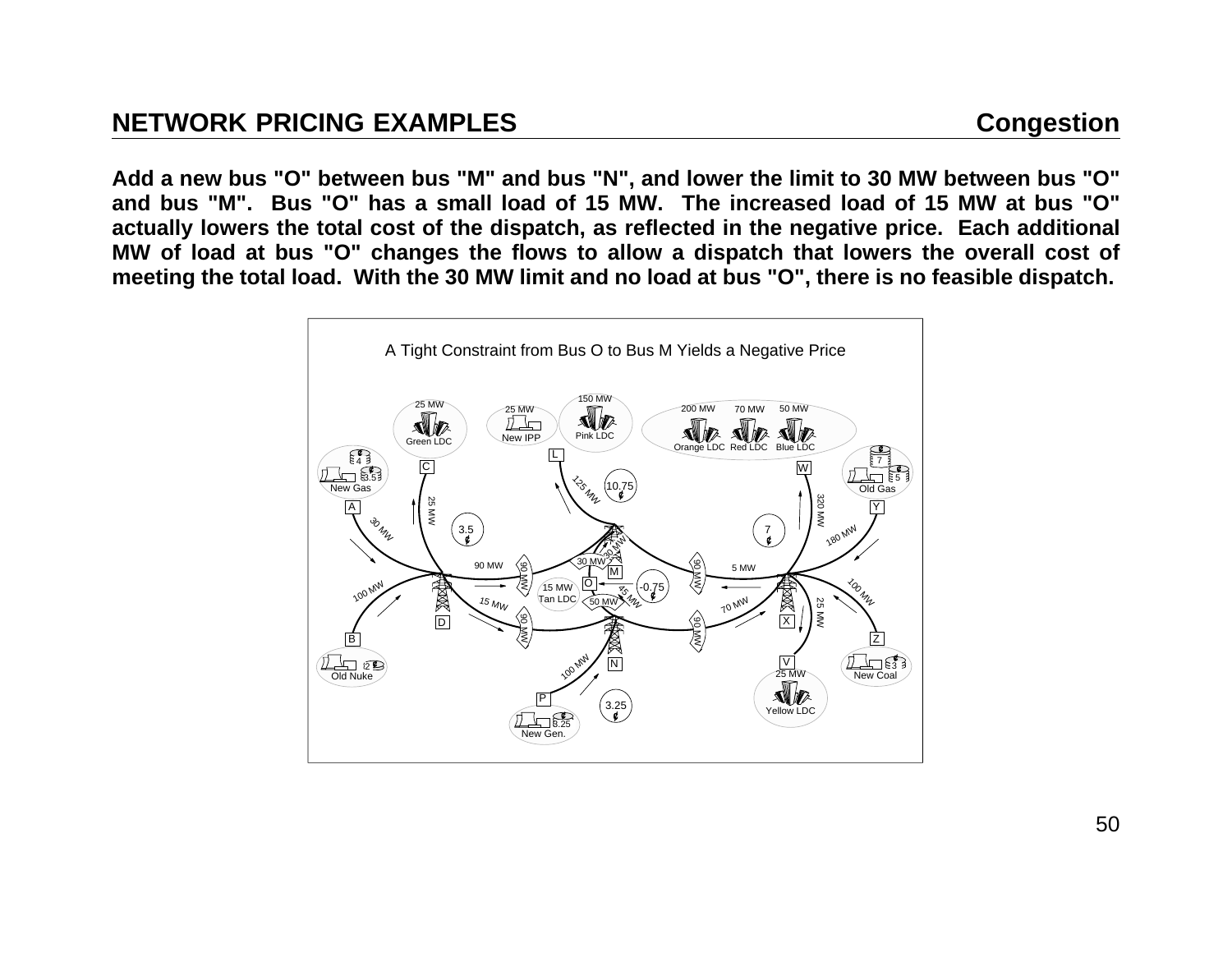The congestion costs collected will always be sufficient to meet obligations under transmission congestion contracts. Consider the example network with two feasible sets of transmission **congestion contracts (TCC) for hub at "O".**



| From-To | TCC <sub>1</sub><br>(MW) | TCC <sub>2</sub><br>(MW) |  |  |
|---------|--------------------------|--------------------------|--|--|
| $"D-O"$ | 180                      | 160                      |  |  |
| "O-X"   | 180                      | 160                      |  |  |
| "M-O"   | 30                       | 10                       |  |  |
| "N-O"   | 30                       | 70                       |  |  |

| Load<br>at "L" | <b>Bus Prices</b><br>$\mathcal{L}/kWh$ |       |      |         |      | Total<br>Rents \$ | TCC 1 | TCC <sub>2</sub> |
|----------------|----------------------------------------|-------|------|---------|------|-------------------|-------|------------------|
| <b>MW</b>      | "D"                                    | "M"   | "N"  | "O"     | "X"  |                   |       |                  |
| $\overline{0}$ | 3.50                                   | 3.75  | 3.25 | 3.50    | 7.00 | 6300              | 6300  | 5750             |
| 50             | 3.50                                   | 5.58  | 3.25 | 4.15    | 7.00 | 6300              | 6138  | 6084             |
| 150            | 3.50                                   | 10.75 | 3.25 | $-0.75$ | 7.00 | 10950             | 1650  | 1650             |